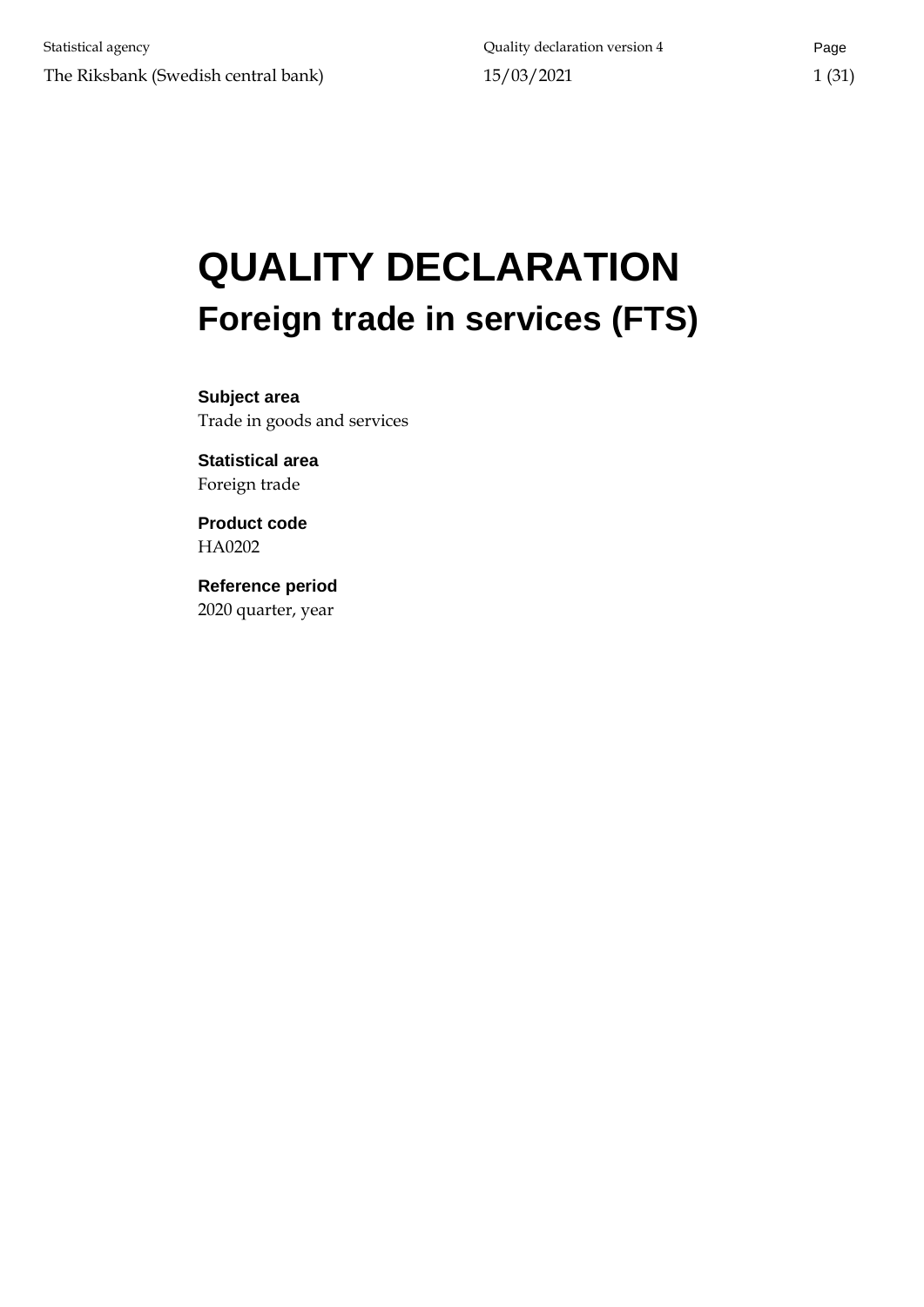| 1 |       |  |
|---|-------|--|
|   | 1.1   |  |
|   | 1.1.1 |  |
|   | 1.1.2 |  |
|   | 1.2   |  |
|   | 1.2.1 |  |
|   | 1.2.2 |  |
|   | 1.2.3 |  |
|   | 1.2.4 |  |
|   | 1.2.5 |  |
| 2 |       |  |
|   | 2.1   |  |
|   | 2.2   |  |
|   | 2.2.1 |  |
|   | 2.2.2 |  |
|   | 2.2.3 |  |
|   | 2.2.4 |  |
|   | 2.2.5 |  |
|   | 2.2.6 |  |
|   | 2.3   |  |
| 3 |       |  |
|   | 3.1   |  |
|   | 3.2   |  |
|   | 3.3   |  |
| 4 |       |  |
|   | 4.1   |  |
|   | 4.2   |  |
|   | 4.3   |  |
|   | 4.4   |  |
| 5 |       |  |
|   | 5.1   |  |
|   | 5.2   |  |
|   | 5.3   |  |
|   |       |  |
|   | 5.4   |  |
|   |       |  |
| Α |       |  |
| В |       |  |
| C |       |  |
| D |       |  |
| Е |       |  |
| F |       |  |
| G |       |  |
|   |       |  |
|   |       |  |
|   |       |  |
|   |       |  |
|   |       |  |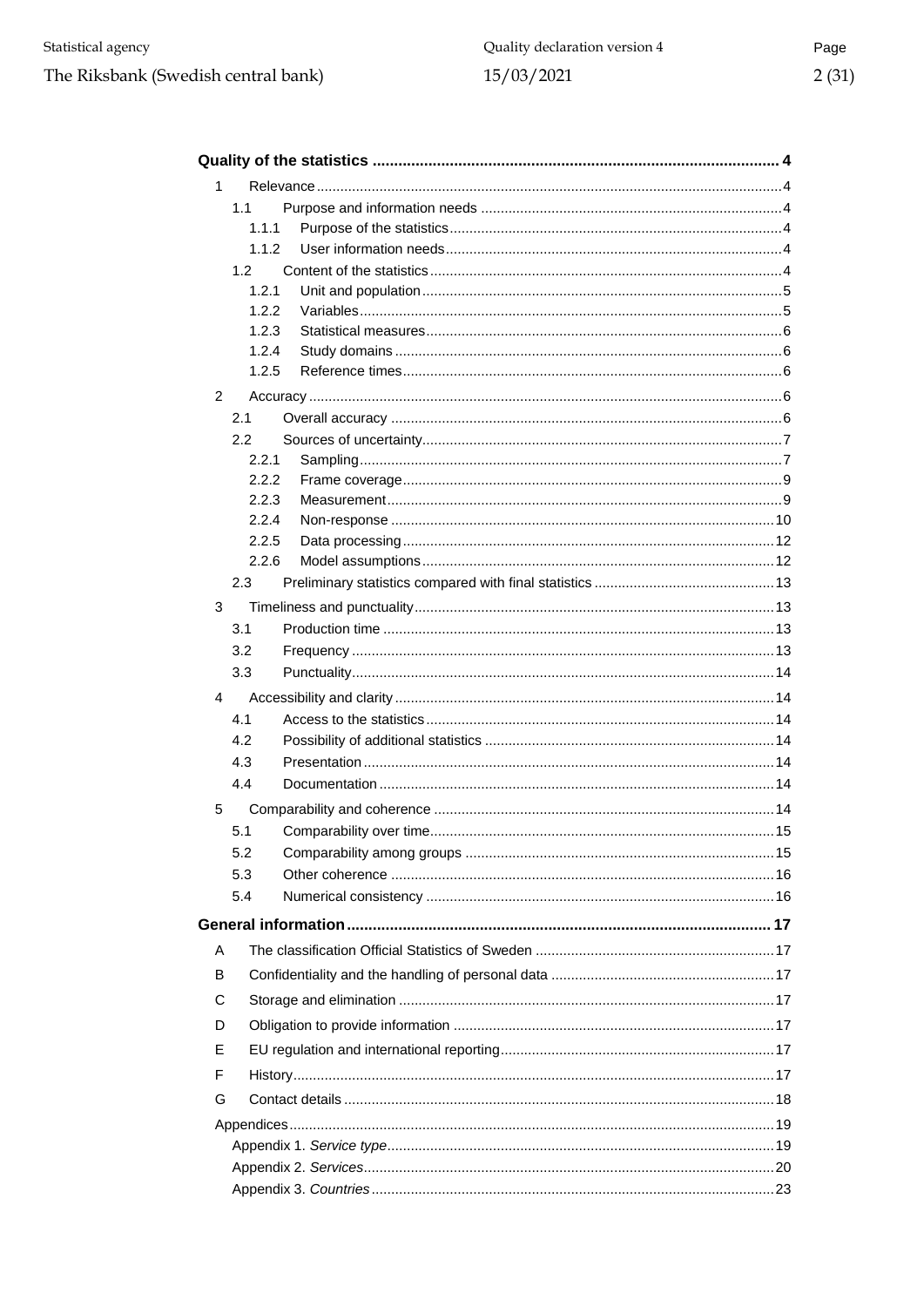| Appendix 5. Description of sample uncertainty in the estimates by service type in terms of |
|--------------------------------------------------------------------------------------------|
| the relative standard deviation, defined as Standard deviation/Point estimate. Reference   |
|                                                                                            |
| Appendix 6. Description of sample uncertainty in the estimates by service type in terms of |
| the relative standard deviation, defined as Standard deviation/Point estimate. Reference   |
|                                                                                            |
| Appendix 7. Description of sample uncertainty in the estimates by service type in terms of |
| the relative standard deviation, defined as Standard deviation/Point estimate. Reference   |
|                                                                                            |
| Appendix 8. Description of sample uncertainty in the estimates by service type in terms of |
| the relative standard deviation, defined as Standard deviation/Point estimate. Reference   |
| . 29                                                                                       |
| Appendix 9. Description of sample uncertainty in the annual estimates by service type in   |
| terms of the relative standard deviation, defined as Standard deviation/Point estimate.    |
|                                                                                            |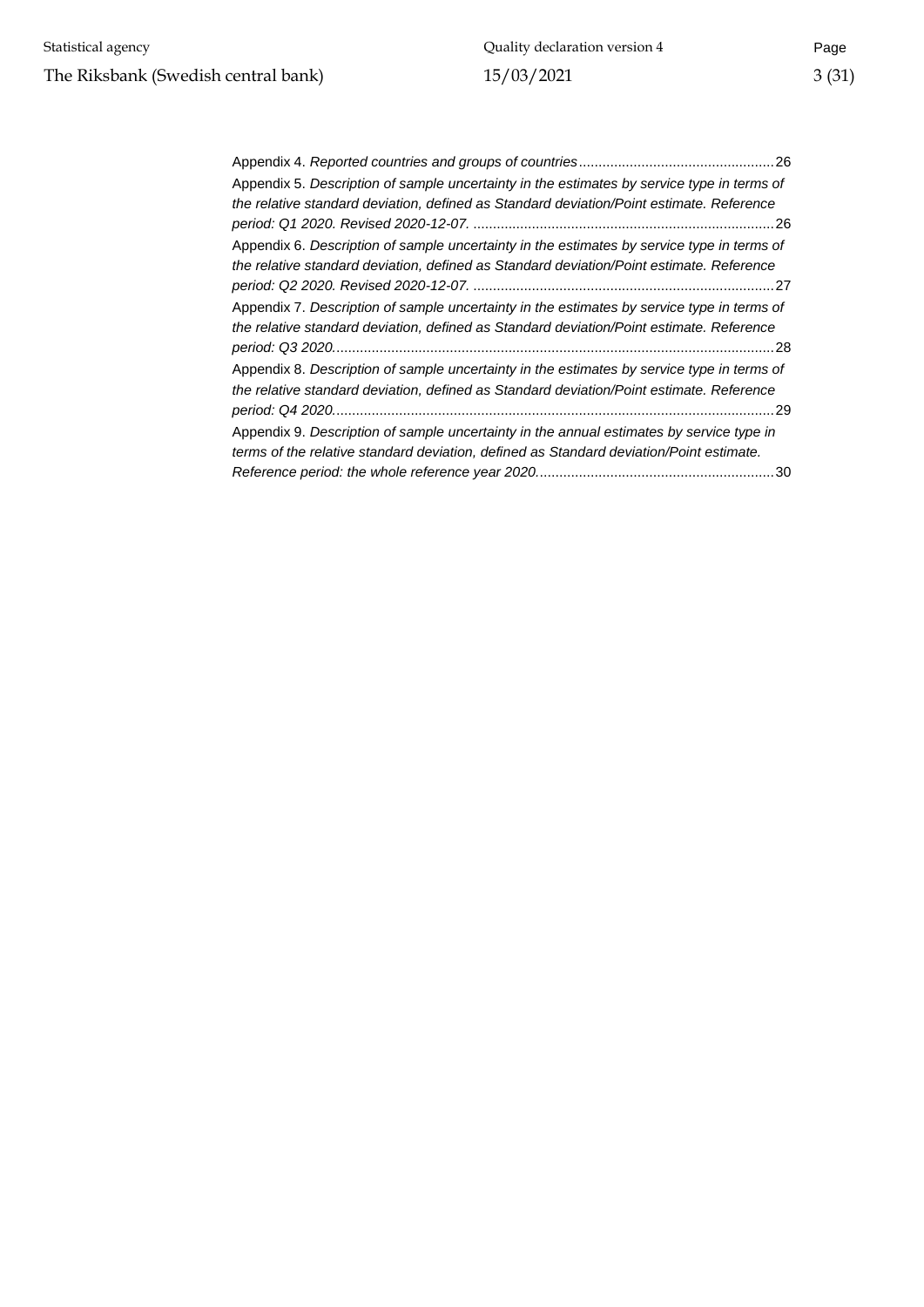# <span id="page-3-0"></span>**Quality of the statistics**

# <span id="page-3-1"></span>**1 Relevance**

# <span id="page-3-2"></span>**1.1 Purpose and information needs**

# <span id="page-3-3"></span>**1.1.1 Purpose of the statistics**

The reported statistics provide the estimated values of Swedish exports and imports of services<sup>1</sup>, by quarter. The classification of services follows international standards. The statistics also form a basis for the *balance of payments*, and for the *national accounts*.

# <span id="page-3-4"></span>**1.1.2 User information needs**

Users of the statistics on Swedish foreign trade in services are found both in Sweden and abroad, implying a substantial information need for the statistics. One of the important users is the Riksbank (Swedish central bank). Statistics Sweden compiles and produces the survey Foreign Trade in Services on behalf of the Riksbank. Other important users and areas of use are:

- The Ministry of Finance and the Ministry of Enterprise and Innovation for assessments, forecasts and decisions in economic policy and business policy;
- The National Board of Trade for negotiations and inquiries within the trade policy sphere;
- The National Institute of Economic Research, the Confederation of Swedish Enterprise, the research departments of banks and financial institutions, and industry organisations for assessing and forecasting economic progression in society;
- Business Sweden, Swedish and foreign businesses and the trade representation of foreign embassies for market analysis and assessment of market research;
- mass media for news monitoring and as a basis for articles on developments in Swedish foreign trade;
- academia (universities, institutes of higher education, etc.) for various research projects;
- Eurostat, ECB (European Central Bank), OECD (Organization for Economic Co-operation and Development), UN (United Nations) and other international bodies for analysis and the further dissemination of international statistics.

# <span id="page-3-5"></span>**1.2 Content of the statistics**

The statistical target characteristics are imports and exports of services by quarter. Services are described by service types.

<sup>&</sup>lt;sup>1</sup> Foreign trade in services does not normally cover goods. There are, however, exceptions in which flows of goods give rise to services. Construction services also contain the goods bought by the project abroad. Travel also includes goods that are consumed abroad.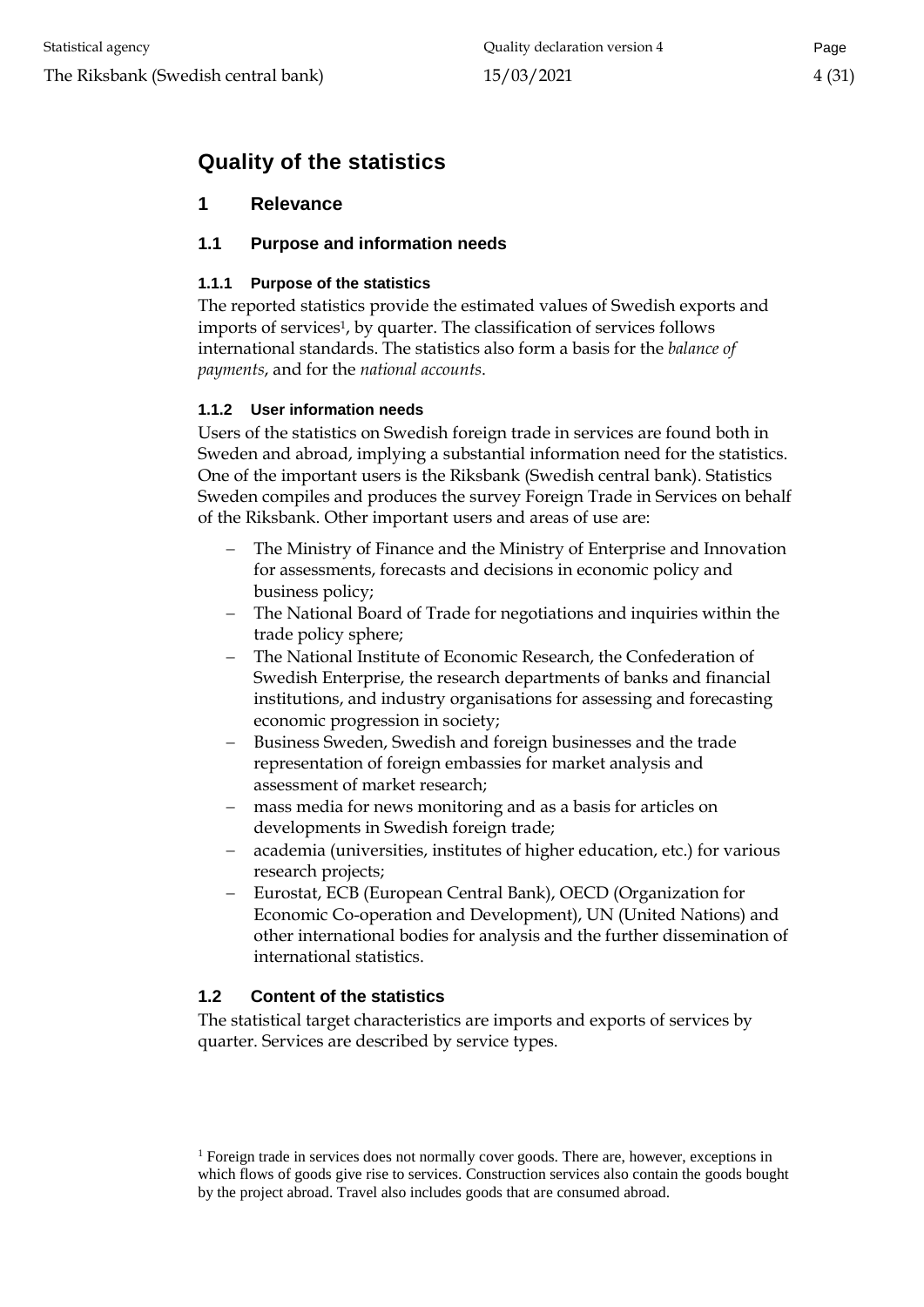# <span id="page-4-0"></span>**1.2.1 Unit and population**

The population of interest includes all (individual) transactions in one quarter between entities in Sweden and entities abroad with respect to services for exports and imports, respectively.

The target population includes the transactions defined in the Balance of Payments and International Investment Position Manual, Sixth Edition (BPM6). All individual transactions are grouped according to the Extended Balance of Payments Services Classification (EBOPS), first into services, which are then summarised into service types. Appendix 1 provides a list of all service types, while the included services are listed in Appendix 2. Note that in Statistics Sweden's Statistical Database (SSD), the service type is designated as *Item*.

The relationship between service type and services can be one-to-one, but not always. In many cases, a service type is a summary of services, either in their entirety or as constituent parts.

The *target units* are groups of transactions grouped into service types according to Appendix 1. The *observation units* are groups of transactions grouped into services according to Appendix 2.

Data sources are primarily enterprises and authorities. Administrative data is also used.

#### <span id="page-4-1"></span>**1.2.2 Variables**

The observation variables are different characteristics of observations units, namely *Service* defined in Appendix 2, *Direction* (Export/Import), *Country* according to Appendix 3, and *Service Value*, which represents the total value of all individual transactions in the observation unit under consideration. The list of countries in Appendix 3 follows Eurostat's nomenclature of countries and territories. The variable *Service Value* is also defined for all countries (*Country='whole world'*).

The observation variables are defined by quarter.

The target variables, which are also defined by quarter, are:

- 1. *Trade in services* the total service value by *Service Type*, *Direction* (Export/Import), and *Country*. The target variable *Trade in Services* is thus derived from the observation variable *Service Value* by summing observed service values by *Service Type, Direction*, and *Country*;
- 2. *Net Trade in Services* the difference between *Trade in Services* for Exports and *Trade in Services* for Imports by *Service Type* and by *Country* (for the details see section 1.2.4). Positive values for *Trade in Services* indicate that Sweden's income from the sale of services is greater than purchasing expense, while negative values indicate the opposite.

In SSD, the estimated value of *Net Trade in Services* is presented for *Direction=Net*.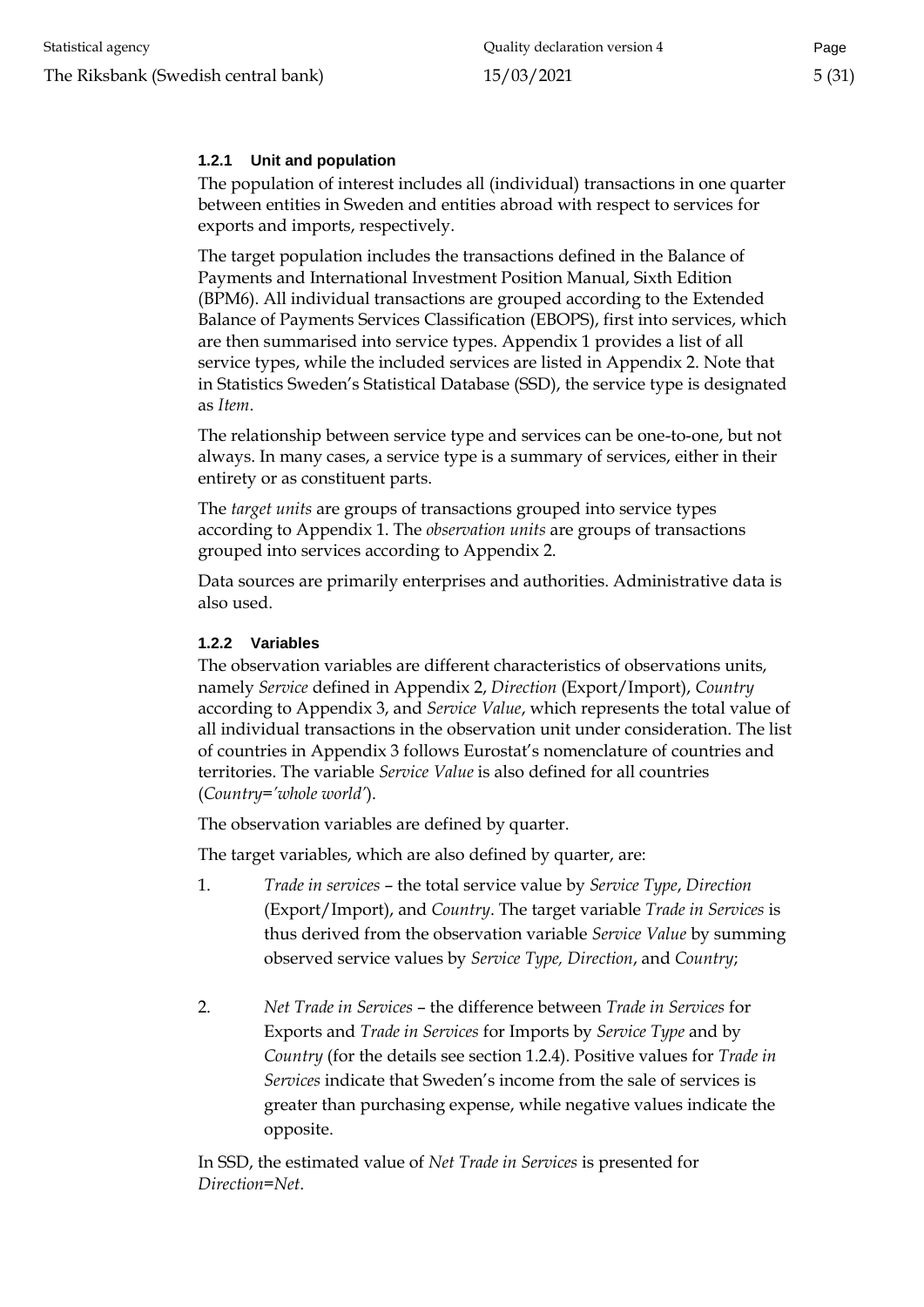The variables of interest are the same as the target variables.

The value of trade is presented in SEK million.

#### <span id="page-5-0"></span>**1.2.3 Statistical measures**

The statistical measure that is used is the sum.

#### <span id="page-5-1"></span>**1.2.4 Study domains**

The statistics on trade in services are presented either at service type level or at country level. Statistics for combinations of service type and country are not presented.

At the service type level, the estimates of trade in services are presented for 27 service types per direction (Export, Import and Net) for the whole world.

Concerning trade in services by country, the focus is on the 24 countries (instead of all countries given in Appendix 3) for which estimated trade in services is greatest. Trade in services by country is also estimated and presented for the whole world, all EU countries together and all non-EU countries together. In each case, the estimates are presented per direction (Export, Import and Net).

#### <span id="page-5-2"></span>**1.2.5 Reference times**

The presentation refers to one quarter (three months) and one year.

# <span id="page-5-3"></span>**2 Accuracy**

# <span id="page-5-4"></span>**2.1 Overall accuracy**

On the whole, the level of accuracy of estimates at service type level (also called *estimates by service type*) is judged to be high. In addition, it is judged higher than for estimates at country level (also called *estimates by country*).

During the first quarter of 2020, covid-19 began to spread in Sweden and around the world. Therefore, in 2020, higher proportions of overcoverage and non-response were expected (mainly due to bankruptcies and restrictions caused by the pandemics). It turned out, however, that the observed levels of non-response and overcoverage within the survey in 2020 did not differ significantly from the corresponding levels observed during 2019. Admittedly, overcoverage in 2020 (for the definition of overcoverage see section 2.2.2) has increased somewhat, mostly within the industries that have been affected by pandemic restrictions, such as the aviation and travel industry. However, this did not affect the overall accuracy of the estimates. On the other hand, overestimation could arise if one would compensate the non-response by using historical values, collected before the pandemic broke out, without taking into account the changing economic situation. To avoid this, the correction of imputed values was performed (for a detailed description of the correction procedure see section 2.2.4). Except for correcting imputed values, the same target measures and methods, which were used before the outbreak of the pandemic, were also used in 2020.

Overall, it is judged that the pandemic did not have a negative impact on the overall accuracy of the reported statistics.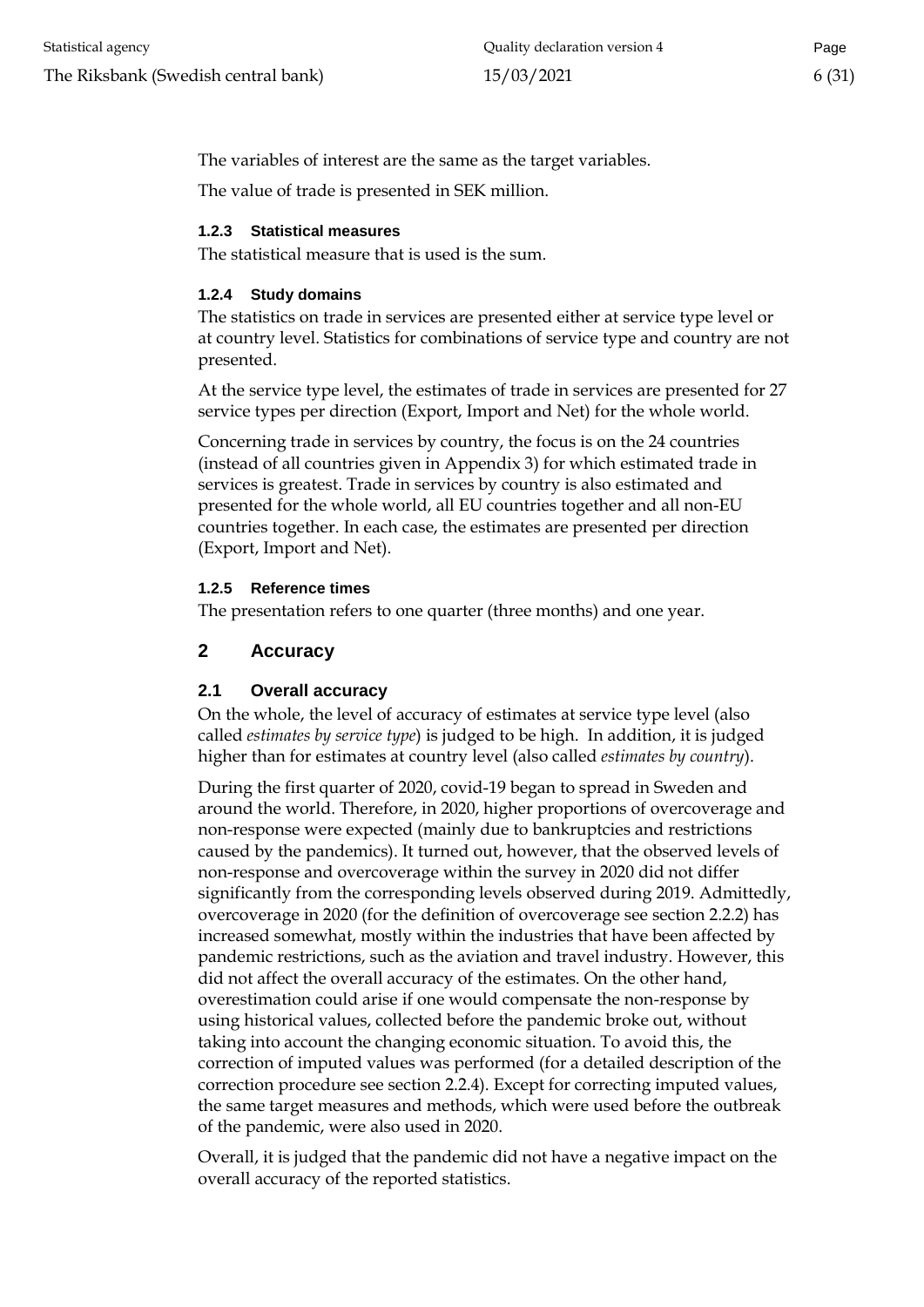# <span id="page-6-0"></span>**2.2 Sources of uncertainty**

For estimates by service type, various model assumptions – and to a lesser extent measurement errors – are considered to be the sources of uncertainty that contribute most to overall uncertainty. As for estimates by country, measurement of the sample rather than the entire population is considered to be the greatest source of uncertainty, followed by various model assumptions and measurement errors. Besides the sample uncertainty, it is not possible to quantify the uncertainty linked to the other sources of uncertainty.

#### <span id="page-6-1"></span>**2.2.1 Sampling**

If there were a register of all transactions with other countries, the data on the target variables would be sampled from that. However, because such a register does not exist, direct data collection is used in practice from a sample of Swedish companies and authorities. Administrative data is also used (for details on service types that involve administrative data, see section 5.1.2).

In order to draw the sample, a frame is constructed. Initially, the frame consists of all active legal entities in Statistics Sweden's business register. Further, the frame is supplemented with data from other sources, which in different ways indicate that the company conducts foreign trade in services in the year concerned, and the extent thereof.

Great importance is attached to identifying particularly important companies that can have sizeable foreign trade in services. These companies come into the sample with the probability 1, that is, they are totally surveyed. Around one fifth of the total sample consists of totally surveyed companies.

The companies in the basic frame are stratified according to three dimensions: industry, participant status and size. The type of industry is determined by the company's main SNI code. Participant status is an indicator variable that indicates the scope of foreign trade in services. Participant status is determined based on the above-mentioned indication sources, knowledge of industry and information from previous sample rounds. The size is based on the company's annual turnover.

The stratified basic frame is limited to companies with an annual turnover exceeding SEK 1 million (this requirement applies to all industries, apart from financial and VAT-exempt ones, which are allowed to have an annual turnover of below SEK 1 million). The frame is further stripped down according to various indicators of foreign trade in services. The final delimited frame consists of around 50 000–65 000 companies, identified as companies that have the conditions to execute large foreign transactions some time during the year irrespective of direction and service.

Each year, an independent random stratified sample is drawn of around 6 100 companies from the delimited frame. When it comes to allocating sample sizes in defined strata, collected data from previous survey rounds are used. The aspects considered in connection with allocation are:

1. meeting precision requirements in terms of *relative standard deviation*, i.e. standard deviation/point estimate, which is placed on estimates of trade in services by service type for both directions together, and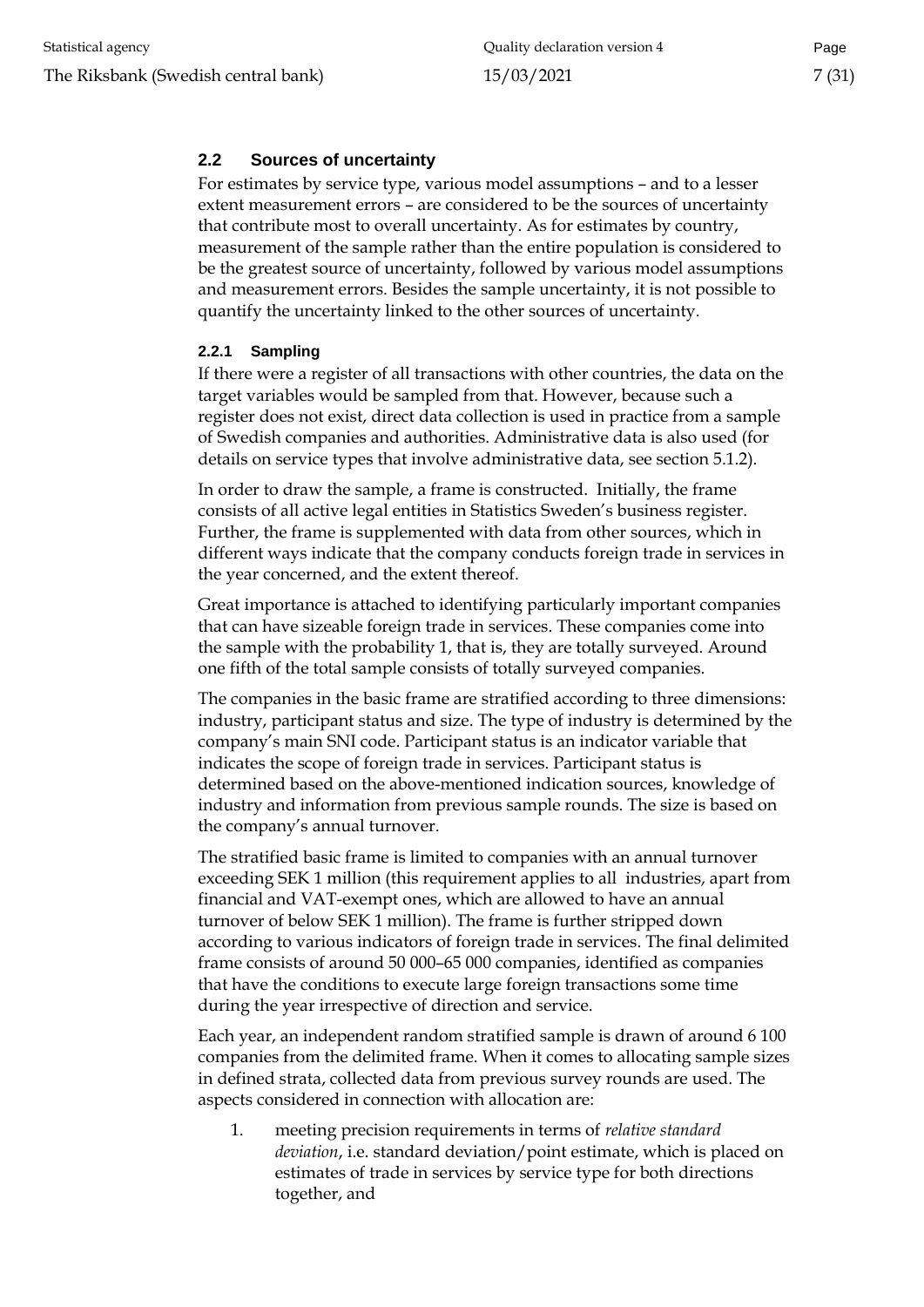2. reducing the burden on respondents for companies in the smaller size classes.

It should be pointed out that estimates by country are not subject to any precision requirements. For this reason, the sample uncertainty in estimates by country is judged to constitute the largest part of their overall uncertainty (more about the uncertainty in the estimates by country is provided in section 2.2.4).

No sample is drawn for companies outside of the delimited frame, which requires making model assumptions regarding their foreign trade in services (see section 2.2.6). Although excluding companies from the frame entails the deviation from probability sampling, it does, however, reduce the risk of drawing a sample of companies either that do not have any foreign trade in services or that do so only to a very narrow extent. Other positive consequences of the exclusion is that it reduces both the burden on respondents and costs.

The effect of surveying a sample instead of the whole population has been measured with the relative standard deviation of the estimates, defined earlier in this section. This measure enables comparisons between estimates of different magnitude, for example the estimates for the service type Transport and its subcomponents associated with different types of transport.

Note that the sample uncertainty is not calculated for estimates by country, which makes it possible to reduce calculation time (and calculation costs) considerably.

Appendix 5 contains the relative standard deviation for the estimates by service type, obtained for the first quarter of 2020 and reported in SSD. Based on Appendix 5, one can say that in the first quarter of 2020, the standard deviations tend to be higher for the estimates for Export than for the corresponding estimates for Import.

Appendix 6 contains the relative standard deviation for the estimates by service type, obtained for the second quarter of 2020 and reported in SSD. Based on Appendix 6, one can say that in the second quarter of 2020, the standard deviations still tend to be higher for the estimates for Export than for the corresponding estimates for Import.

Appendices 7 and 8 present the sample uncertainty in terms of the relative standard deviation of the estimates for the third and fourth quarters, respectively. Appendix 9 presents the relative standard deviations for the annual estimates. When comparing Appendices 5 - 9, one can see that the sample uncertainty is less for the annual estimates than for the corresponding quarterly estimates. This is an expected result because the precision requirements are set on the annual basis.

In summary, sample uncertainty is judged relatively low for estimates by service type, both for Export and Import, while estimation uncertainty for estimates by country is considered to be greater.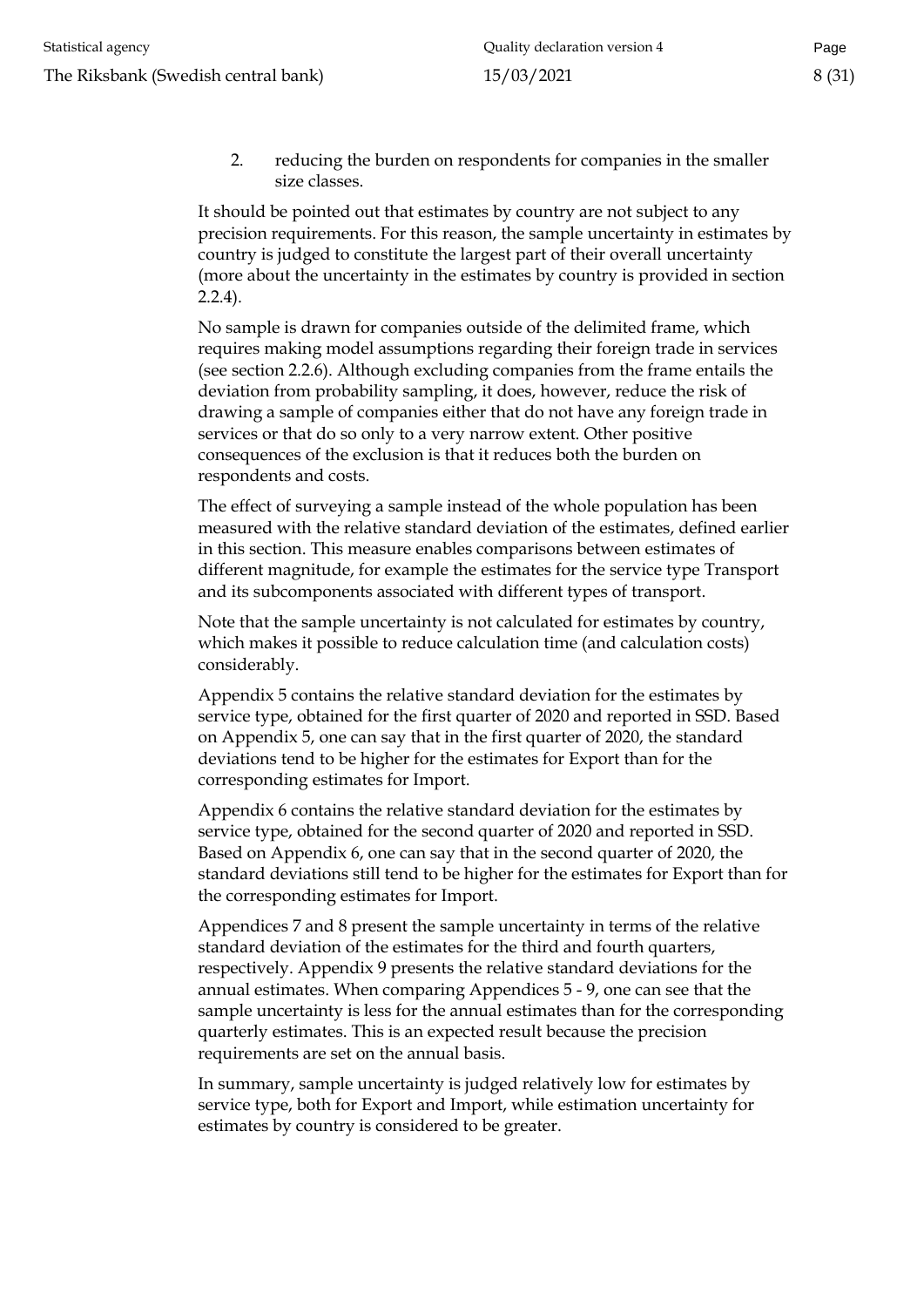#### <span id="page-8-0"></span>**2.2.2 Frame coverage**

Because the target units are transactions, both over- and undercoverage are defined in terms of transactions. The frame of transactions is obtained through companies in the sample.

Overcoverage of transactions arises when, for some reason, a company has not had foreign trade in services throughout the entire year. From an estimation perspective, the overcoverage does not have any effect.

On the other hand, estimates may be underestimated due to undercoverage of transactions, which arises when new companies are formed after the sample has been drawn. Importantly, if sizeable foreign transactions are discovered after the sample has been drawn, the companies in question are added to the sample retroactively, in separate strata. However, no adjustment for undetected undercoverage is performed (see section 2.2.6). This may lead to an underestimation of trade, which is, however, considered negligible. This is because the absence of companies in the delimited frame does not necessarily mean undercoverage of the transactions in the target population.

To sum up, it is considered that the companies in the final delimited frame provide good coverage value-wise of the Swedish companies' foreign trade in services for the entire year.

#### <span id="page-8-1"></span>**2.2.3 Measurement**

Collection is done electronically using an online form or file reading. Automated validation controls render a certain type of erroneous reporting impossible. The companies that report substantial changes in exports or imports of services are studied in more detail by means of comparisons with VAT returns and other statistical sources, and direct contacts with the companies.

Reporting is done by service. It can sometimes be difficult for the respondents to choose the right service, particularly when the boundary between good and service is ambiguous. An example of this is the definition of software, which can contain both a good and a service component. Another problem is that many companies do not have accounting systems that support submitting data on the requested services.

All of this may lead to substantial measurement uncertainty in submitted data. However, measurement uncertainty is considered to be much lower at service type level due to summing. As for reported service values by country, the measurement uncertainty can be greater. This is because the respondents themselves sometimes need to make approximations to derive service values per country for a given service from the corresponding service value for *Country='whole world'*.

To reduce the effect of measurement uncertainty on estimates, various controls are performed that aim to detect deviant values. The controls primarily consist of comparisons with previously submitted values, comparisons with VAT information for the same period and various screening of data associated with a specified industry. Suspected erroneous values are investigated, which can sometimes be a protracted process. For this reason,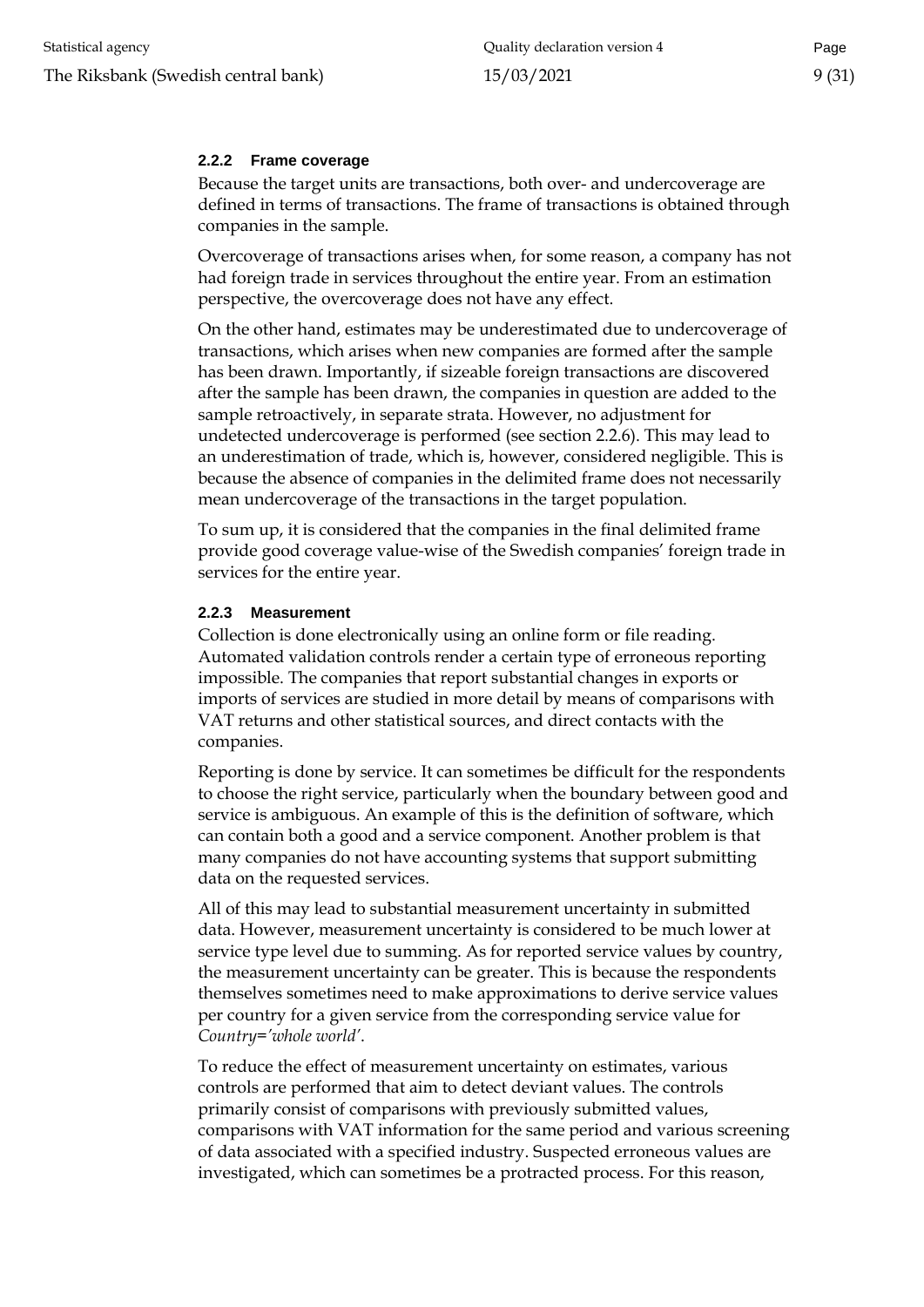measurement uncertainty can have a greater effect on preliminary statistics than the final version (see section 2.3).

Knowledge about measurement uncertainty is largely empirical and unquantifiable. Neither is it possible to determine whether measurement uncertainty is largely systematic or random (systematic measurement errors are generally more difficult to detect and adjusting them tends to be more problematic).

To sum up, it is considered that both systematic and random measurement errors may contribute to the overall estimation uncertainty in both estimates by service type and in estimates by country. However, it is judged to be relatively low, especially for estimates by service type.

#### <span id="page-9-0"></span>**2.2.4 Non-response**

The (unweighted) response rate is considered to be relatively high, usually between 80 and 85 percent in the initial publication of the survey. Because data continues to come in after initial publication, the response rate commonly increases by the time of the revisions. In the first quarter of 2020, non-response was at the same level as in prior measurement periods.

Compensation for unit non-response depends on the size of companies. Missing data for the larger, totally surveyed companies (although not authorities) are imputed with data from the prior quarter (if available). In the case with totally surveyed authorities, missing data for are instead replaced by data from the same quarter of the *prior* year (if available). This is because many transactions performed by authorities have clear seasonal patterns. These imputation methods are considered to have relatively little effect on the statistics.

Unit non-response of sample-surveyed companies is compensated using mean compensation, which entails imputation of the mean of submitted values by service within the stratum concerned (for details on the assumption, see section 2.2.6).

Mean compensation can lead to overestimation if there are sharply diverging values within the stratum. In order to avoid such overestimation, the companies reported these values, known as outliers, are moved to a separate stratum in which they only represent themselves. In the original strata, the weight is corrected for the number of outliers that have been moved elsewhere.

Another type of non-response, item non-response, arises when there is no counterpart country for services. To derive service values by country for a certain service from the corresponding service value for *Country='whole world'*, either predetermined quota or various distribution keys based on submitted data are applied (for details on assumptions, see section 2.2.6). In general, the higher the proportion of the collected service values by country the better the estimation of the statistics by country will be.

The overall effect of non-response on the statistics is considered to be relatively small because the response rate among the most significant companies is high (more than 90 percent).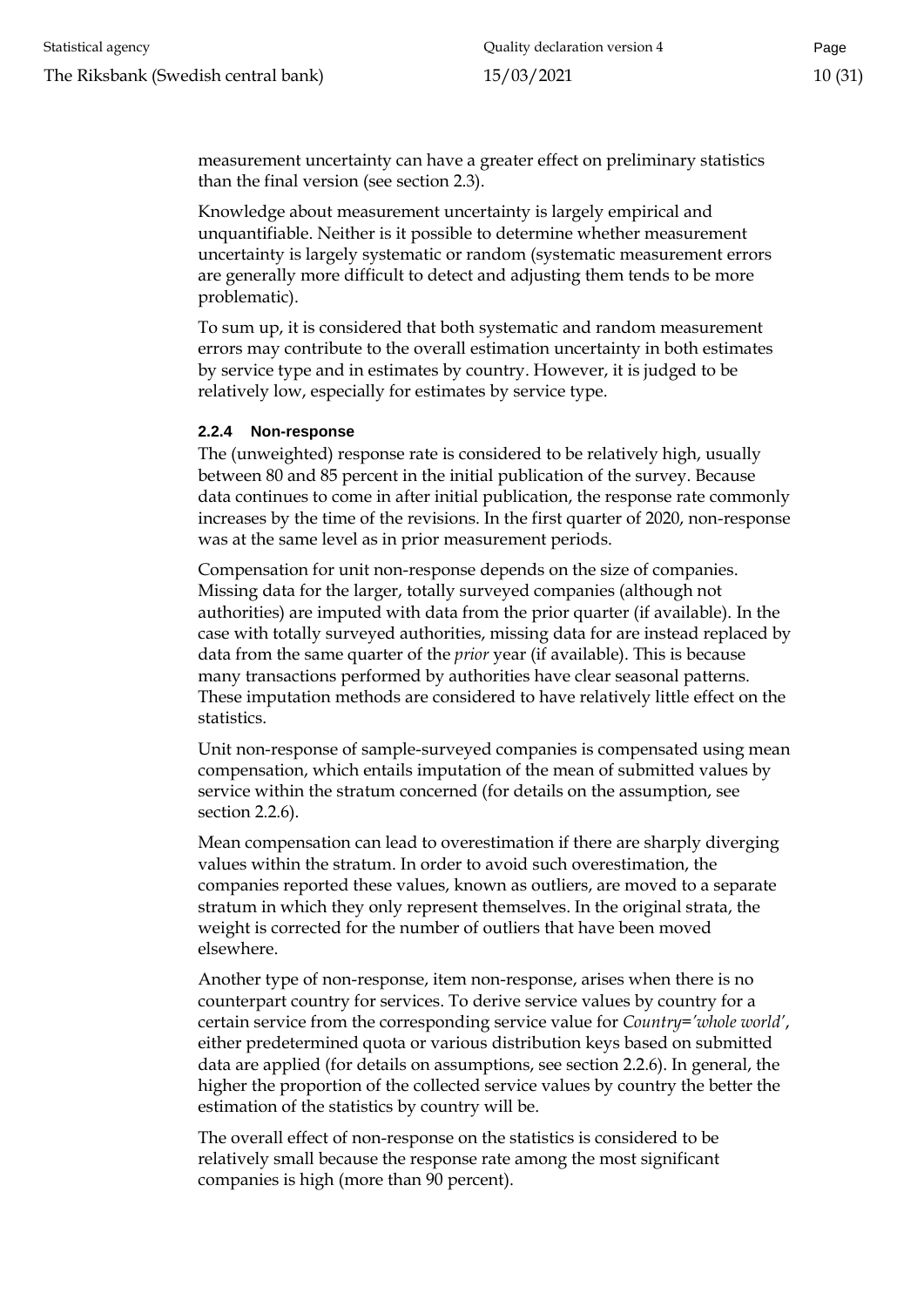It should be mentioned that non-response in the first quarter was not compensated in any particular way besides the methods described above, as it was assumed that the consequences of the coronavirus pandemic did not have a strong effect on trade in services in the first quarter. The assumption was supported by empirical studies in which submitted data regarding the first quarter were treated as 'true' data. However, a stronger effect is expected for the rest of the year.

For this reason, in connection with the publication of the estimates for Q2, another empirical study was conducted, in which the application of different adjustment ratios was evaluated by comparing against submitted data for Q2, which were considered 'true'. Based on the results of the study, it was decided to adjust imputed values for Q2 by multiplying them by the corresponding adjustment ratio (see the details below).

The calculation basis for ratios consisted only of commonly received data both during the second quarter and during the four previous quarters. Ratios were calculated for services which were observed in both periods by dividing the median of the corresponding data for Q2 by the median of the corresponding data for the previous four quarters.

Two different approaches to constructing the calculation basis were evaluated. According to the first one, called the all-companies approach, data from companies of all sizes, including large companies in sizes 5 and 6, were analysed. Within the second approach, called the large-companies approach, data only from large companies in sizes 5 and 6 were analysed. An advantage of the all-companies approach is that it provides more observations per service during both periods, thereby increasing the reliability of ratios.

The number of observations was also an important factor in determining whether or not an adjustment ratio could be accepted, given that the ratio in question lied within its acceptance interval. Different acceptance intervals were formulated for different industries. For the most vulnerable industries, namely the aviation industry, travel agencies and the construction industry, the acceptance intervals were broader due to lower under limits compared with the acceptance intervals for other industries. One and the same ratio could be accepted for any vulnerable industry, but not for the non-vulnerable industries. In case a ratio was not accepted, no adjustments were applied to imputed values.

For Q2, the empirical study indicated that the adjustment of imputed values by using accepted ratios, linked to the all-companies approach, leads to a better result compared to (1) imputation without any adjustment and (2) adjustment of imputed values by using accepted ratios, linked to the largecompanies approach. The conclusion followed from the fact that the totals calculated per service, on average, deviated significantly less from the 'true' totals in comparison with the totals obtained under the conditions described in (1) and (2) above. However, an exception was observed for Export for the non-vulnerable industries. Therefore, no adjustment was made on the export side for these industries during Q2. The motivation of using totals as a criterion for evaluating different adjustment approaches is that the survey uses this particular statistical measure.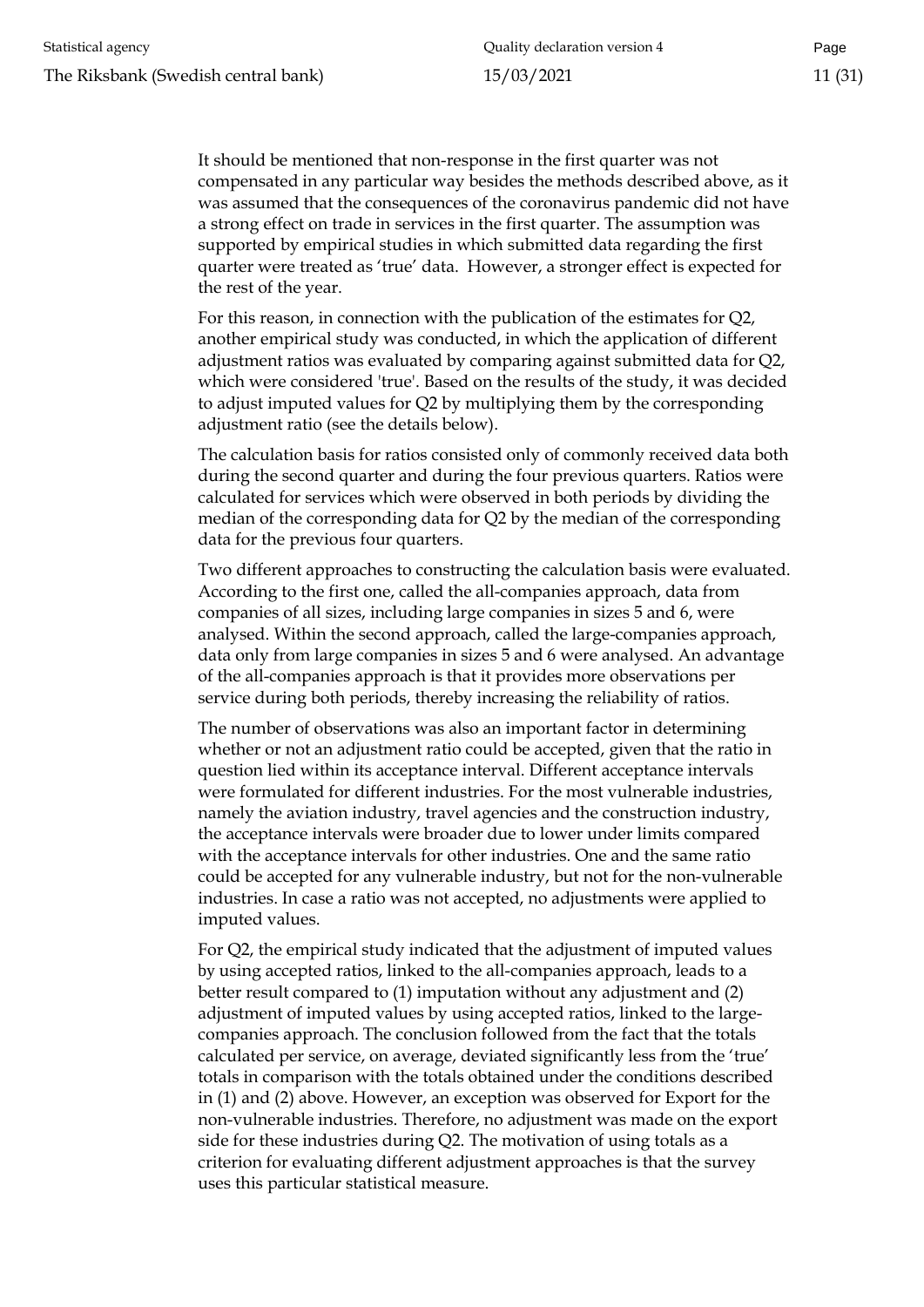A similar empirical study has also been conducted in connection with the publication of estimates for Q3. The results of the study have not convincingly indicated that the adjustment of automatically imputed values for Q3 is needed. Possible explanations for this are (1) a smaller need for imputations due to a higher response rate during Q3 compared to Q2 (3% higher), and that (2) a part of imputed values for Q3 has already been adjusted during Q2. Therefore, possible effects of the corona pandemic on FTS during Q3 (especially in the vulnerable industries such as the aviation and travel industries) have been taken into account without further adjustment.

For the same reason as that applied during Q3, no adjustment of imputed values was made in Q4.

#### <span id="page-11-0"></span>**2.2.5 Data processing**

The data is collected using two different sub-surveys. The first covers general foreign trade in services and has eight different forms that have been adapted to the sector of the companies. The second sub-survey is in order to collect information on travel and is directed at banks, foreign exchange bureaux and charge card companies.

All companies submit information on their foreign trade in services broken down by services and counterpart country. Some review is performed already upon initial measurement (see section 2.2.3). In the next step, microdata is reviewed using the tool SELEKT. Through the tool, a prioritisation list is created based on the probability of a value being erroneous in combination with the impact the erroneous value would have on the estimated result. The values are then carefully inspected according to the prioritisation list.

Automatically imputed values are also checked manually at the company level, regardless of whether their adjustment has been carried out or not.

After the review at company level has taken place, review is also performed at macro level in the VERITAS program. In this review, aggregate values are studied for the various service types in which substantial changes in percentage and values are further checked by means of reverting to the micro level and seeing which companies have contributed to the changes and whether they appear reasonable. Great importance is attached to the review of companies that represent substantial proportions in various service types.

The overall view is that processing uncertainty constitutes a negligible part of total uncertainty in both non-allocated estimations and estimations by country.

#### <span id="page-11-1"></span>**2.2.6 Model assumptions**

As emphasised earlier, model assumptions probably account for a largest part of the overall uncertainty in estimates by service type, and may contribute substantially to the overall uncertainty in estimates by country.

An important model assumption is that companies below the so-called cut-off limit contribute with the value zero. The cut-off limit varies depending on the industry that companies belong to and their participant status. Although some companies under the cut-off limit may have foreign trade in services, the assumption is that their overall contribution to total trade ought to be small.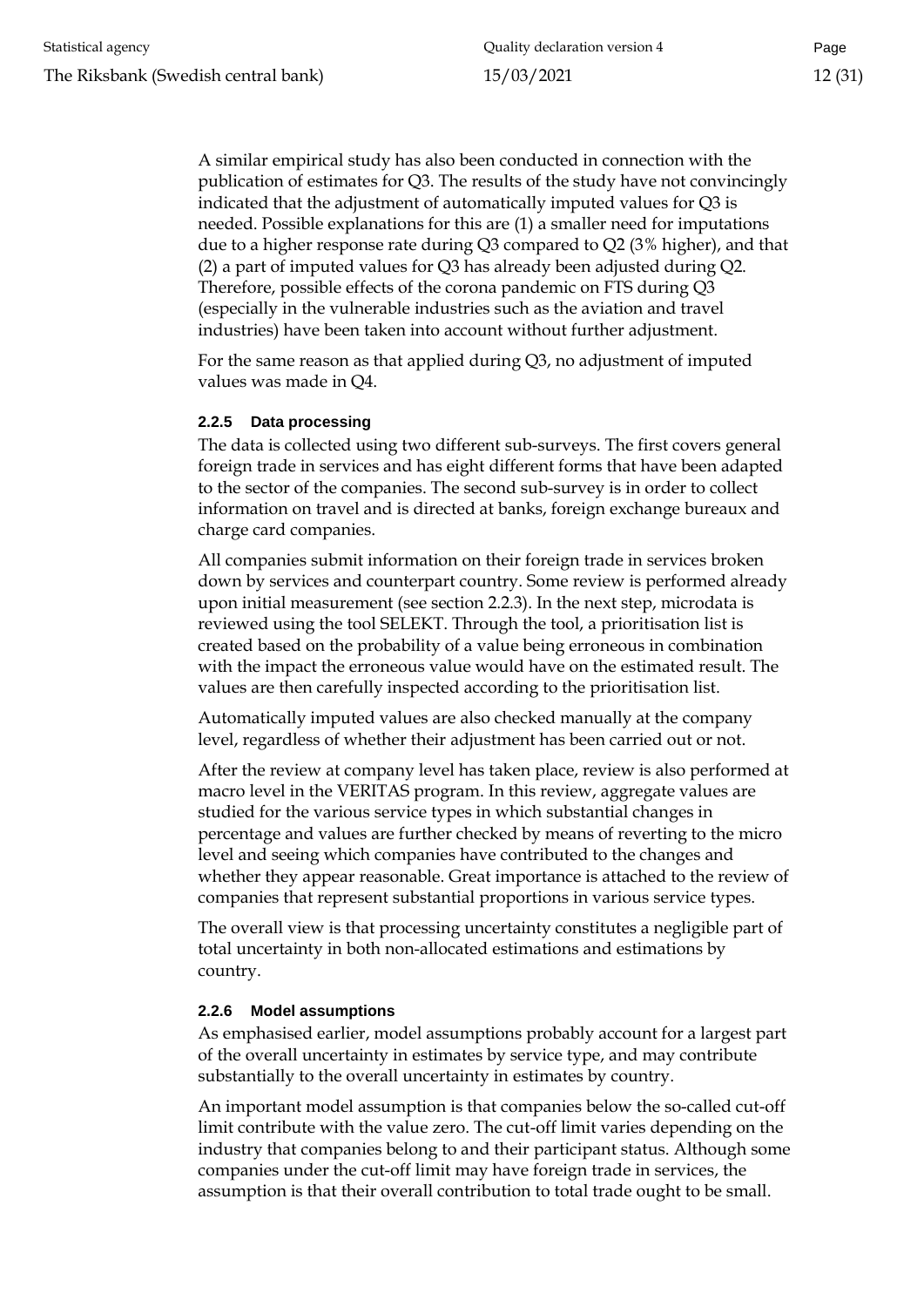Another model assumption is applied when it comes to derive service values by country from the data submitted in an undistributed form, that is, only for *Country='whole world'*. The assumption is that all companies, irrespective of the stratum to which they belong, have the same net of partner countries. The assumption is supported by empirical studies on trade in both goods and services, which did not reveal clear patterns between the companies' properties, e.g. the size, and their trade relationships to other countries.

Given a certain service, the share for each country is calculated based on all reported values associated with the service in question. Further, these shares are applied to the corresponding undistributed service values.

Finally, different assumptions are made to generate data when it is not possible, wholly or partially, to collect reliable data, for example, to make CIF/FOB adjustments for transport services. Another types of services associated with such model assumptions are: insurance services, diplomat services, municipalities and county councils, and households. The resulting model estimates are regularly reviewed and replaced by collected data where possible.

# <span id="page-12-0"></span>**2.3 Preliminary statistics compared with final statistics**

On each publishing occasion (quarter) published values from the prior quarter are revised. Similarly, the seven prior quarters are revised each time the fourth quarter is published. Sometimes, revisions occur outside of the ordinary revision schedule, often prompted by it having transpired that significant data has been inaccurate, or new information having emerged. This type of revision often covers a longer period.

The revisions that are made outside of the ordinary revision schedule are often much greater and are more commonly in either direction, up or down. The quality of the statistics is however considered to improve as this type of revision gives better accuracy.

Section 3.1 provides more information on when statistics are published and when they count as final.

# <span id="page-12-1"></span>**3 Timeliness and punctuality**

# <span id="page-12-2"></span>**3.1 Production time**

The preliminary statistics on foreign trade in services are published approximately two months after the end of the quarter.

# <span id="page-12-3"></span>**3.2 Frequency**

Foreign trade in services is collected and published quarterly.

In connection with the publication of quarters 1–3, the immediately preceding quarter is revised. When publishing the fourth quarter, the seven preceding quarters are revised and this counts as final statistics. This means that the statistics for 2019 count as final when the fourth quarter of 2020 is published. If needed, revisions are also performed of another and often longer period of time. These revisions can ensue from new information from respondents having become available, or a manual change having been made. Revisions can also be due to altered interpretations of data or definitions. The ambition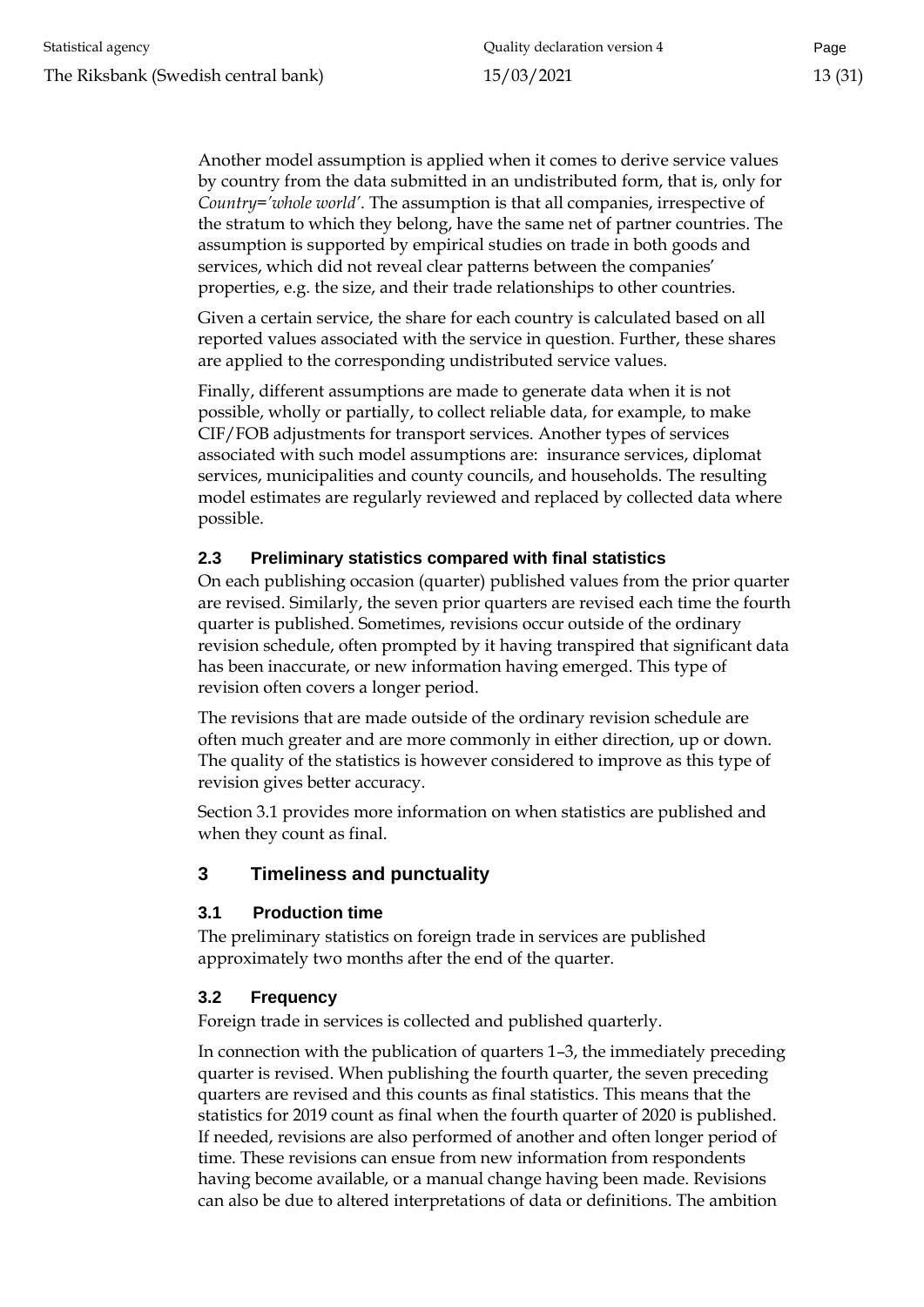is to make these extraordinary revisions in coordination with other economic statistics. This can for example occur in connection with general revisions of the national accounts.

# <span id="page-13-0"></span>**3.3 Punctuality**

Publication punctually follows the publishing schedule for the Official Statistics of Sweden. Historically, delays have very seldom occurred.

# <span id="page-13-1"></span>**4 Accessibility and clarity**

# <span id="page-13-2"></span>**4.1 Access to the statistics**

Statistics Sweden's website is primarily used as the channel for mediating the statistics. There, the statistics are found via the Statistical Database and in statistical news items and reports. Statistics on foreign trade in services are accessed via [www.scb.se/HA0202.](http://www.scb.se/HA0202)

When retrieving statistics, the user should note that the values are stated in millions of Swedish kronor and that the figures may be revised. Note also that the statistics for four quarters in one and the same year are aggregated into annual statistics.

The statistics are also available via Eurostat's statistical database together with the published statistics of other countries.

# <span id="page-13-3"></span>**4.2 Possibility of additional statistics**

Besides the statistics that are freely available on scb.se and through Eurostat, it is also possible to commission further orders of the statistics in return for a fee. Detailed statistics however pose a risk of disclosing respondents and also of accuracy that is considered to be low. There are therefore limitations on what can be issued.

# <span id="page-13-4"></span>**4.3 Presentation**

As already mentioned in section 4.1, the statistical information is presented both quarterly and annually on scb.se. In connection with publishing, the tables in the statistical database are updated. Four different tables for trade in services are found there. These include trade by account item and country, annually and quarterly. Trade by account item is available as of 1982 while the tables by country contain data as of 2004.

# <span id="page-13-5"></span>**4.4 Documentation**

Documentation prepared by Statistics Sweden is available on the web page for the survey on Statistics Sweden's website, [www.scb.se/HA0202.](http://www.scb.se/HA0202)

Other documentation that may be of interest is Balance of *Payments and International Investment Position Manual (BPM6).*

Detailed documentation in the form of Production of the Statistics (StaF) and *The detailed content of the statistics (MetaPlus)* are currently absent but planned for next year.

# <span id="page-13-6"></span>**5 Comparability and coherence**

As explained in section 2.1, the pandemic of covid-19 in 2020 had not affected the survey FTS in the sense that the same target variables, methods and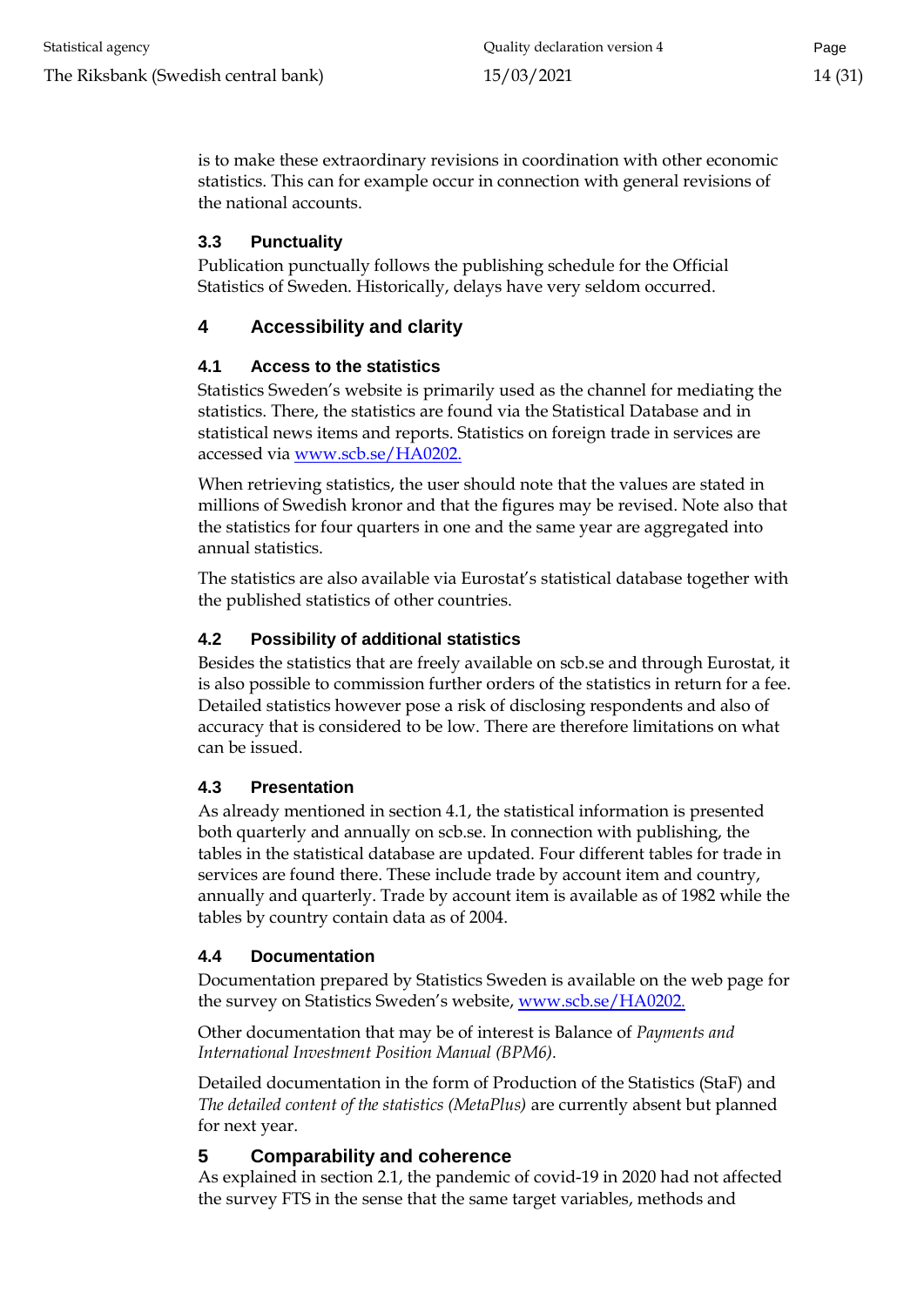assumptions, which were used before the outbreak of the pandemic, were also used in 2020. The only new method used in 2020 was the correction of imputed values, which, however, did not affect comparability either over time or between groups. The pandemic did not affect the coherence either.

# <span id="page-14-0"></span>**5.1 Comparability over time**

Statistics Sweden started to produce statistics on foreign trade in services in 2003. Before then, they were published by the Riksbank. The transfer to Statistics Sweden also affected the production methods, which caused a break in the time series. In 2012, the sample was enlarged from 5,200 to 6,100 and somewhat later reporting by country was extended from only the 1,500 largest companies to all companies. That same year, use of the new manual, BPM6, was also implemented, which increased the number of service types from 11 to 26 (presented in Appendix 1). All changes over this period caused a break in the time series, but this has been addressed by performing retroactive revisions to the extent considered feasible. Reviews of services in Appendix 2 take place in line with altered trading patterns and can make it harder to have long time series.

# <span id="page-14-1"></span>**5.2 Comparability among groups**

All reported estimates are obtained according to one and the same estimation method for estimating totals known as the Horvitz-Thompson estimator. Together with the fact that the definitions of all service types follow one and the same manual – BPM6 – this means that all estimates are comparable with each other.

It is worth emphasising that the estimates for the service type FISIM, Financial Intermediation Services Indirectly Measured, are not calculated in the survey Foreign trade in services. It is the National Accounts that obtain undistributed over countries estimates of trade in services. Distributed service values by country are obtained by the Balance of Payments. The calculations are performed according to a special model, based on data collected by the Balance of Payments and the National Accounts within a total population survey (more information on FISIM is available on Statistics Sweden's website [https://www.scb.se/contentassets/c89bb85e14184e92a4d5e4eec5ce4b98/swe](https://www.scb.se/contentassets/c89bb85e14184e92a4d5e4eec5ce4b98/sweden-gni-inventory-2016_public_rev_oct2016.pdf) [den-gni-inventory-2016\\_public\\_rev\\_oct2016.pdf\)](https://www.scb.se/contentassets/c89bb85e14184e92a4d5e4eec5ce4b98/sweden-gni-inventory-2016_public_rev_oct2016.pdf). Because the definition of FISIM follows the guidelines in the BPM6 and SNA manuals, where SNA stands for System of National Accounts, the estimates of FISIM are comparable with the estimates for the other service types.

When comparing the reported estimates with corresponding estimates from other surveys, it is important that the same definitions of service types are applied, and that the estimation is based on the same data sources and under the same model assumptions. Some of the service types in Appendix 1 differ from the others in this respect. These are:

- *Transport* with all subcomponents, particularly sea transport and road transport services for which CIF/FOB adjustment of submitted values is performed;
- *Travel*, which is calculated both on the basis of collected data and administrative data, and also specially computed quotas are used to distribute data;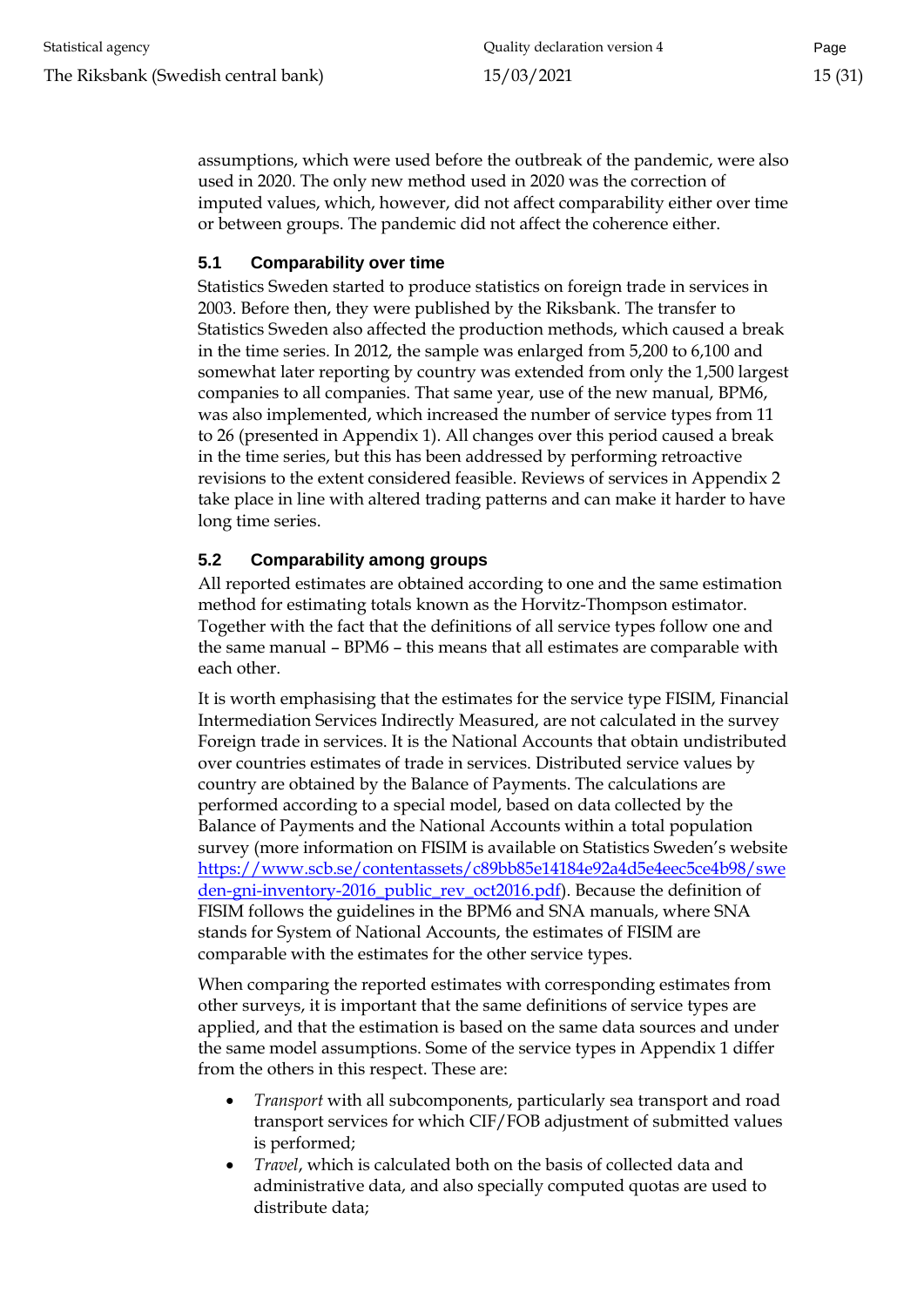- *Insurance*, which is based on collected data allocated using specially computed quotas;
- *Financial services*
	- o Financial services excl. FISIM, which is calculated based on collected data and various model assumptions;
	- o FISIM (see discussion above);
- *Other services*, which are based on both administrative data and collected data.

As regards the estimates by country, it could be said that they are comparable with those obtained in other countries that adhere to Eurostat's nomenclature of countries and territories that are followed by the Foreign trade in services survey. However, comparability is complicated by the fact that all countries draw their own samples based on their national business registers and stratify them in other ways than that described here in section 2.2.1. At transaction level, each import of services should be matched by another country's export of services (and vice versa). However, data by country reported by companies in different countries can differ even if these companies are linked to the same transactions (for possible reasons, see section 2). Naturally, this may cause asymmetries of varying degrees with other countries' statistics on foreign trade in services.

Yet another comparison group of interest is microdata, i.e. collected data. Interlinking and comparing microdata from other surveys may be complicated or in some cases impossible because

- the properties of the companies in the sample drawn for the Foreign trade in services survey do not necessarily coincide with the properties of the companies of interest within other surveys, and that
- other surveys draw their own samples or they may be total population surveys.

# <span id="page-15-0"></span>**5.3 Other coherence**

Foreign trade in services is included as a basis in the National Accounts' calculation of GDP, and in the current account of the Balance of Payments. Because of adjustments made in the National Accounts, and which are also used by the Balance of Payments, the data in Foreign trade in services differs from the data in the National Accounts and in the Balance of Payments.

Non-border-crossing goods are collected through trade in services, but are subsequently counted as trade in goods in the trade balance.

# <span id="page-15-1"></span>**5.4 Numerical consistency**

Substantial elements within financial services are corrected with data produced by the Balance of Payments. This concerns data on FISIM, commissions in equity trading, and the service margin (spread) in trade in debt securities. Also, the National Accounts Department performs reclassifications of codes according to SPIN and certain adjustments based on their own judgements. These adjustments are also used in the Balance of Payments.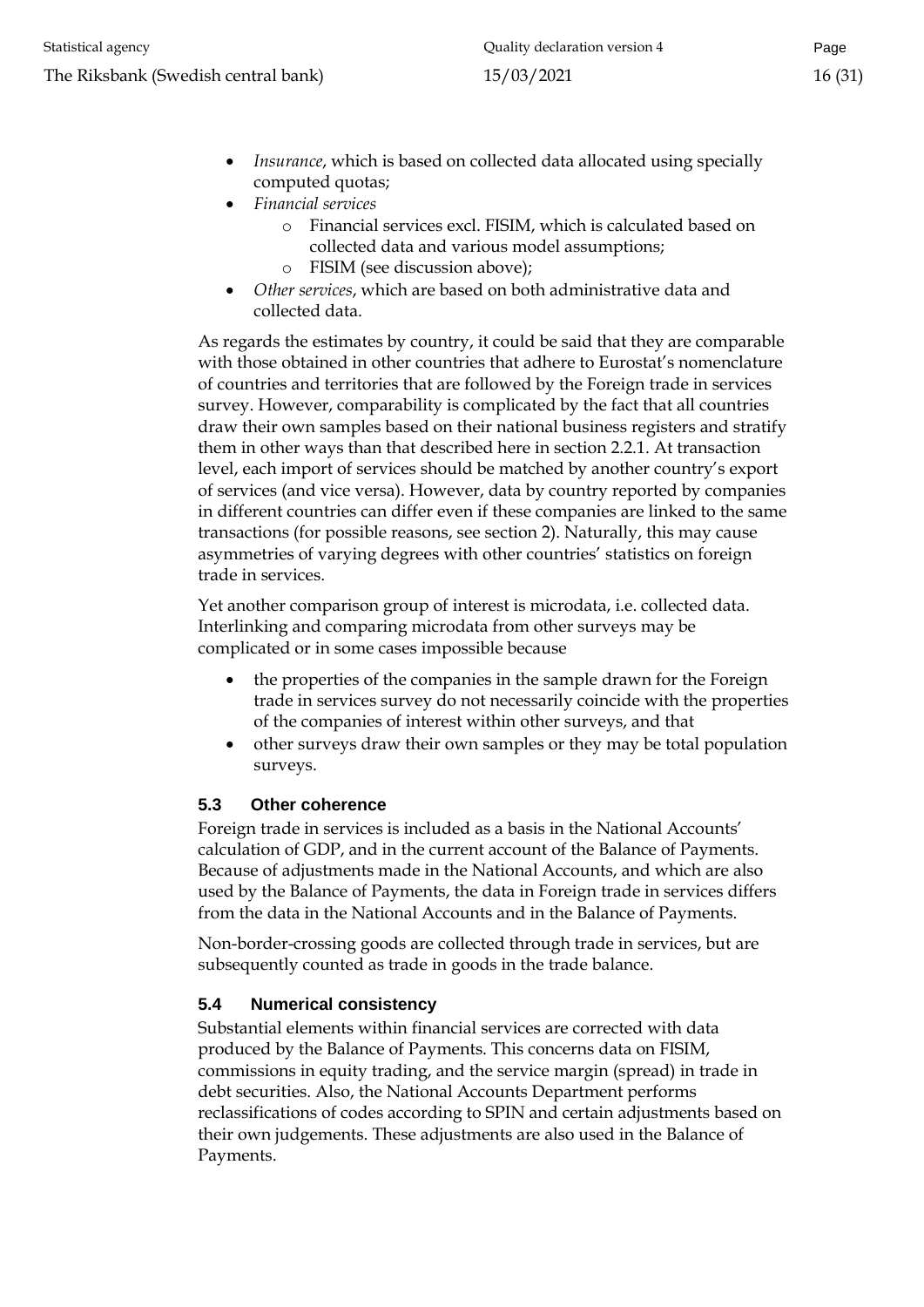# <span id="page-16-0"></span>**General information**

# <span id="page-16-1"></span>**A The classification Official Statistics of Sweden**

The statistics are not official.

# <span id="page-16-2"></span>**B Confidentiality and the handling of personal data**

In the special task of agencies for producing statistics, confidentiality applies according to Chapter 24, Section 8 of the [Public Access to Information and](http://www.riksdagen.se/sv/dokument-lagar/dokument/svensk-forfattningssamling/offentlighets--och-sekretesslag-2009400_sfs-2009-400)  [Secrecy Act \(2009:400\).](http://www.riksdagen.se/sv/dokument-lagar/dokument/svensk-forfattningssamling/offentlighets--och-sekretesslag-2009400_sfs-2009-400)

To protect the data on natural persons or enterprises that is subject to confidentiality, it is ensured that such data cannot be disclosed directly or indirectly in the published statistics.

Processing personal data is subject to the Official Statistics Act (2001:99), the Official Statistics Ordinance (2001:100) and the EU General Data Protection Regulation (2016/679).

# <span id="page-16-3"></span>**C Storage and elimination**

A copy of all statistical reporting in the form of reports, books and Statistical Reports that have been published as printed matter or reported as a pdf document is archived at the Royal Library of Sweden and delivered to the National Archives.

The need to archive material is being investigated.

# <span id="page-16-4"></span>**D Obligation to provide information**

There is an obligation to supply information in accordance with theRiksbank Act [\(1988:1385\)](http://www.riksdagen.se/sv/Dokument-Lagar/Lagar/Svenskforfattningssamling/sfs_sfs-1988-1385/) and regulations [\(RBFS 2002:4\)](http://www.riksbank.se/upload/Dokument_riksbank/Kat_publicerat/RBFS/2002_4.pdf)  $\Box$ . This means that there is a legal obligation to provide data to Statistics Sweden. The Riksbank has the right to impose a fine on companies/organisations/authorities that fail to report.

# <span id="page-16-5"></span>**E EU regulation and international reporting**

The obligation to supply information is also regulated at EU level through the following regulations:

REGULATION (EC) OF THE EUROPEAN PARLIAMENT AND OF THE COUNCIL No 184/2005 on Community statistics concerning balance of payments, international trade in services and foreign direct investment.

COMMISSION REGULATION (EU) No 555/2012 amending Regulation (EC) No 184/2005 of the European Parliament and of the Council on Community statistics concerning balance of payments, international trade in services and foreign direct investment, as regards the update of data requirements and definitions

The statistics are included in the international reporting to Eurostat, ECB, IMF, OECD and UN.

# <span id="page-16-6"></span>**F History**

Foreign trade in services has existed at Statistics Sweden since 2003, but statistics have been kept since long before then. Before responsibility for the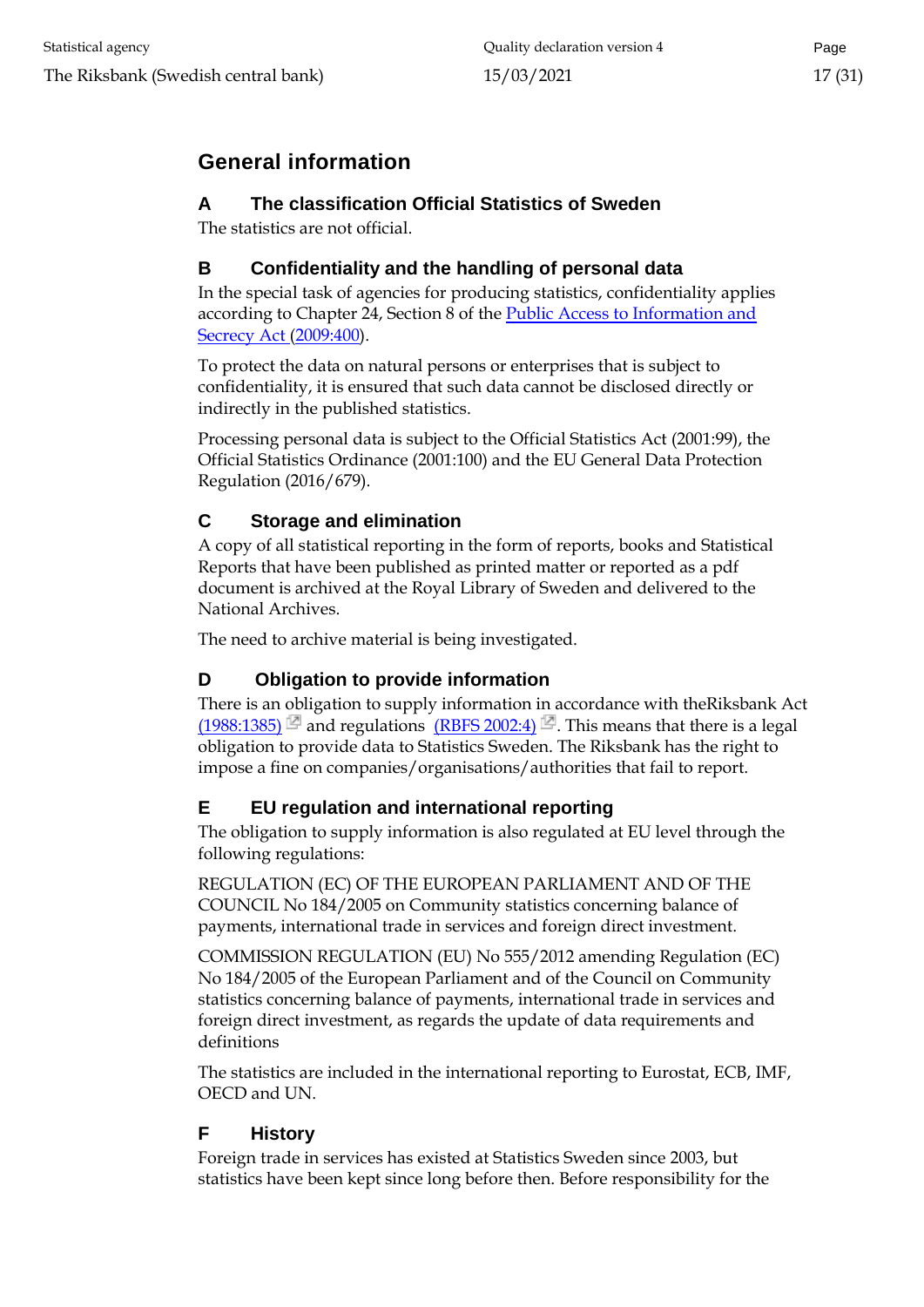statistics was transferred to Statistics Sweden, the Riksbank was responsible for producing the statistics.

The present manual from the International Monetary Fund (IMF), BPM6, was provided in 2013 and changes according thereto were made at the end of 2013.

In 2015, work commenced on a new IT system, which was launched at the beginning of 2017.

# <span id="page-17-0"></span>**G Contact details**

| <b>Statistical agency</b> | The Riksbank (Swedish central bank) |  |
|---------------------------|-------------------------------------|--|
| <b>Contact</b>            | Statistics Sweden,                  |  |
| information               | Foreign trade in services           |  |
| E-mail                    | uht@scb.se                          |  |
| <b>Telephone</b>          | 010-479 40 10                       |  |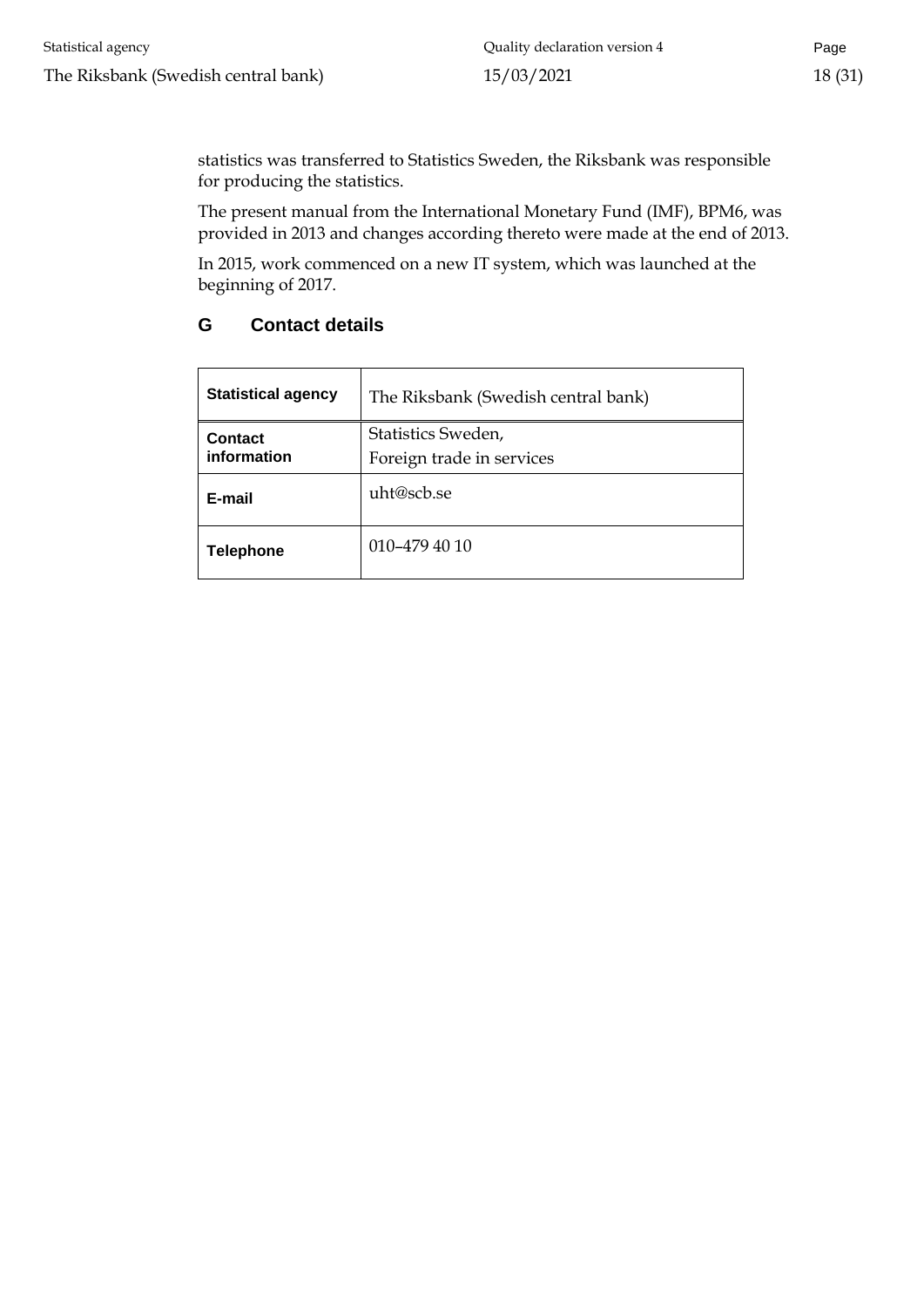# <span id="page-18-0"></span>**Appendices**

# <span id="page-18-1"></span>**Appendix 1.** *Service type*

- 1. Goods for processing
- 2. Maintenance and repair services
- 3. Transport
	- 3.1 Sea transport services
	- 3.2 Air transport services
	- 3.3 Rail transport services
	- 3.4 Road transport services
	- 3.5 Postal and courier services
	- 3.6 Other transport services
- 4. Travel
- 5. Construction services
- 6. Insurance
- 7. Financial services
	- 7.1 Financial services excl. FISIM
	- 7.2 FISIM (Financial intermediation services indirectly measured)
- 8. Charges for the use of intellectual property
- 9. Telecommunications, computer, and information services
	- 9.1 Telecommunications services
	- 9.2 Computer services
	- 9.3 Information services
- 10. Other business services
	- 10.1 Research and development services
	- 10.2 Professional and management consulting services
		- 10.2.1 Legal services
		- 10.2.2 Accounting and administrative services
		- 10.2.3 Management and PR
	- 10.3 Marketing services
	- 10.4 Technical, trade-related and other business services
		- 10.4.1 Architectural, engineering and scientific services
		- 10.4.2 Agricultural, mining and waste treatment/de-pollution services
		- 10.4.3 Other services
- 11. Personal, cultural/recreational services, etc.
- 12. Government goods and services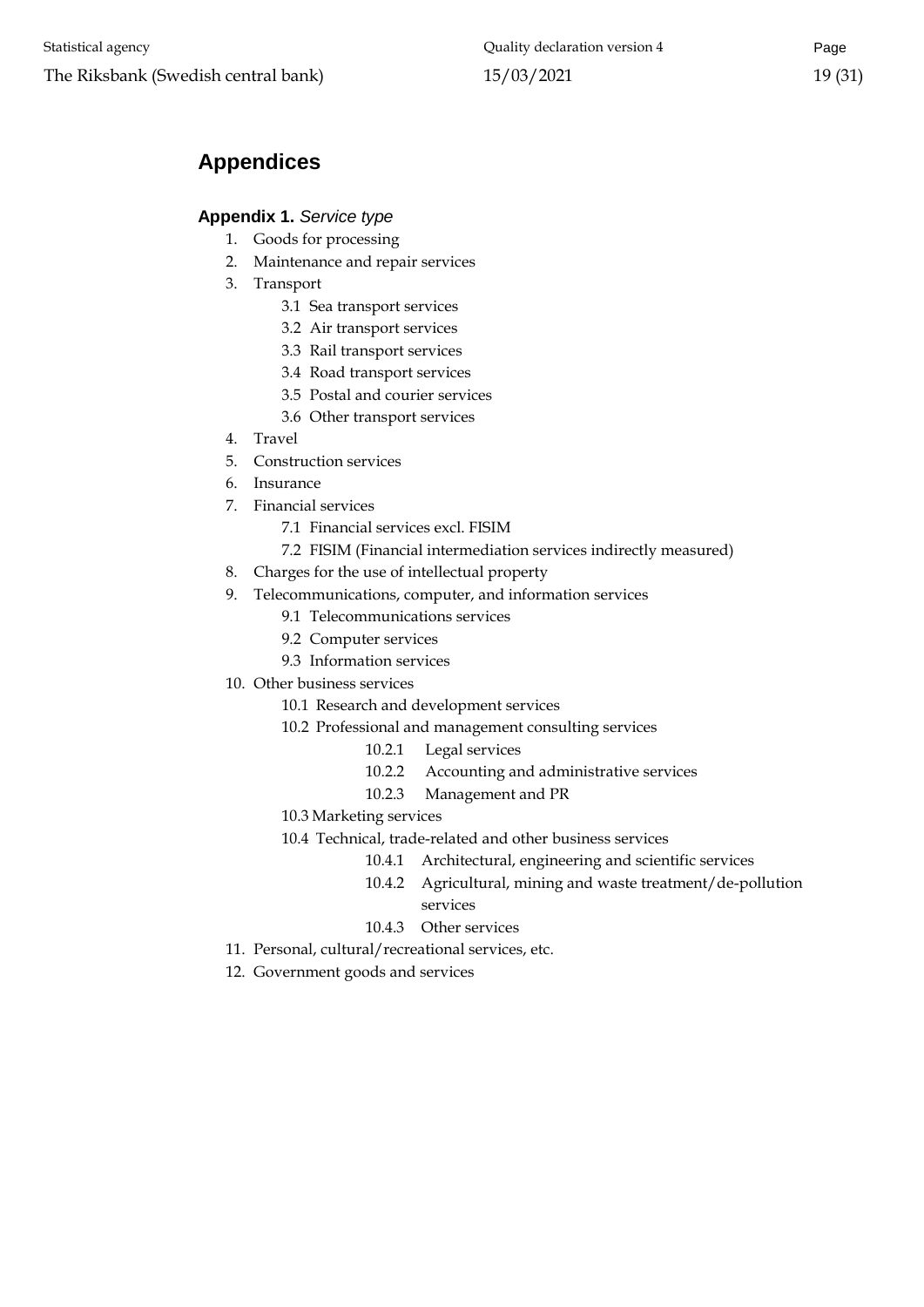#### <span id="page-19-0"></span>**Appendix 2.** *Services*

| Purchase of goods for construction projects abroad                        |  |  |  |
|---------------------------------------------------------------------------|--|--|--|
| Processing of goods owned by other parties                                |  |  |  |
| Repair and maintenance of goods (ex. computers and buildings)             |  |  |  |
| CIF-adjusted exported resp. imported goods, air                           |  |  |  |
| CIF-adjusted exported resp. imported goods, sea                           |  |  |  |
| Adjustment for CIF transport                                              |  |  |  |
| CIF-adjusted exported resp. imported goods, rail                          |  |  |  |
| CIF-adjusted exported resp. imported goods, road                          |  |  |  |
| Goods freight by sea                                                      |  |  |  |
| Goods freight by air                                                      |  |  |  |
| Goods freight by rail                                                     |  |  |  |
| Goods freight by road                                                     |  |  |  |
| Road freight with own vehicles/own personnel                              |  |  |  |
| Road freight with hired vehicles/hired personnel                          |  |  |  |
| Goods freight by vessel                                                   |  |  |  |
| Goods freight by air                                                      |  |  |  |
| Goods freight by rail                                                     |  |  |  |
| Goods freight by road                                                     |  |  |  |
| Gross income/expense from pools, goods traffic                            |  |  |  |
| Purchase of fuels                                                         |  |  |  |
| Purchase of spare parts, accessories, etc.                                |  |  |  |
| Purchase of goods for restaurants and sale of goods on board              |  |  |  |
| Road, bridge and ferry tolls                                              |  |  |  |
| Airport charges                                                           |  |  |  |
| Port and waterway services                                                |  |  |  |
| Auxiliary transport services                                              |  |  |  |
| Other transport services (incl. storage, forwarding and transit services) |  |  |  |
| Repair of transport equipment                                             |  |  |  |
| Cargo handling                                                            |  |  |  |
| Space transport                                                           |  |  |  |
| Pipeline transport                                                        |  |  |  |
| Electricity transmission                                                  |  |  |  |
| Passenger transport (inland waterways)                                    |  |  |  |
| Freight transport (inland waterways)                                      |  |  |  |
| Supporting and auxiliary transport services                               |  |  |  |
| Passenger transport, sea                                                  |  |  |  |
| Passenger transport, air                                                  |  |  |  |
| Passenger transport, rail                                                 |  |  |  |
| Passenger transport, road                                                 |  |  |  |
| Gross income/expense from pools, passenger transport                      |  |  |  |
| Passenger transport, vessel                                               |  |  |  |
| Passenger transport, air                                                  |  |  |  |
| Passenger transport, rail                                                 |  |  |  |
| Passenger transport, road                                                 |  |  |  |
| Other travel-related services (accommodation, conferences, etc.)          |  |  |  |
| Education services conducted in Sweden                                    |  |  |  |
| Education services conducted abroad                                       |  |  |  |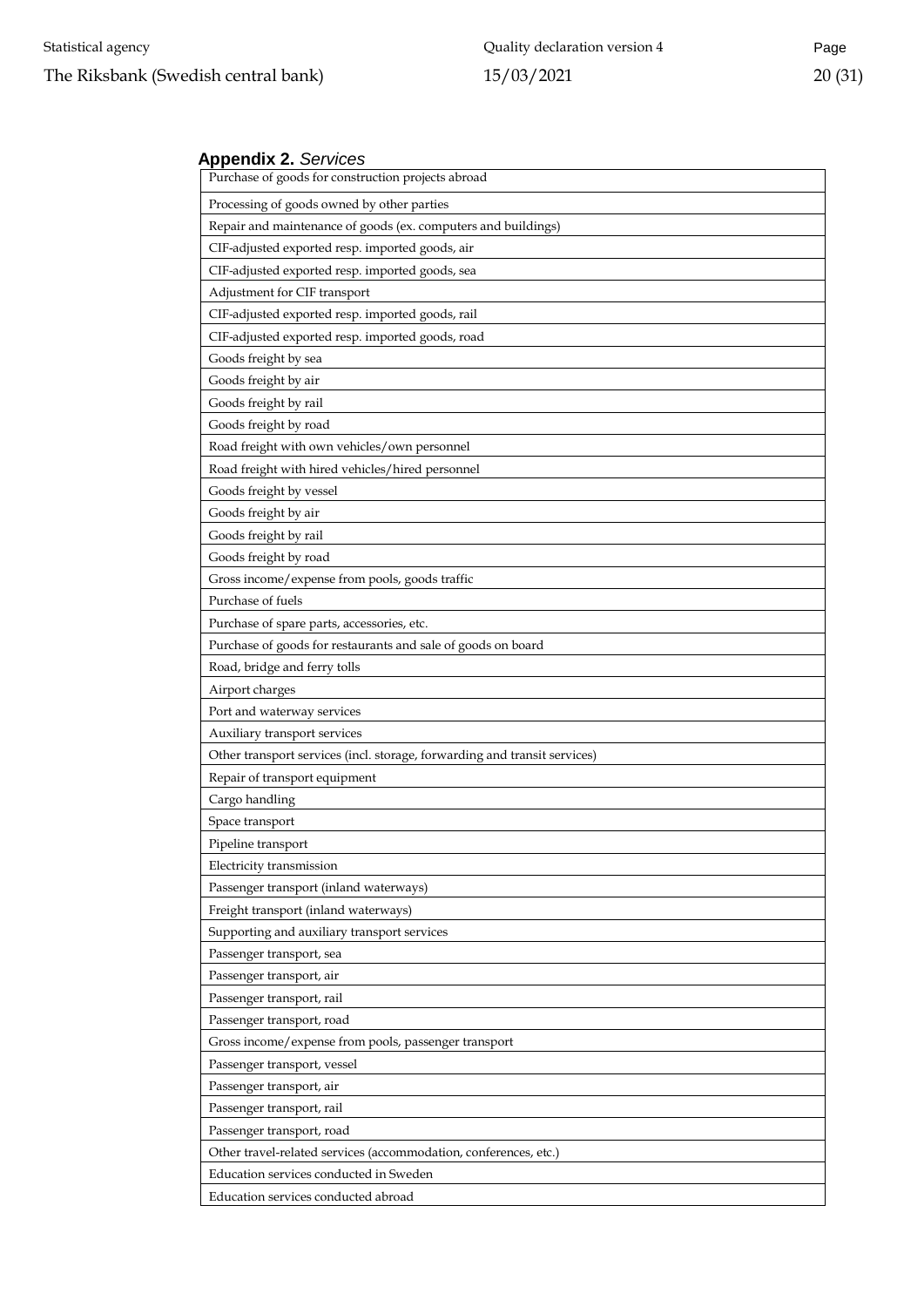| Healthcare services conducted in Sweden                                                                                              |
|--------------------------------------------------------------------------------------------------------------------------------------|
| Healthcare services conducted abroad                                                                                                 |
| Swedish banknotes                                                                                                                    |
| Life and pension insurance                                                                                                           |
| Other non-life insurance                                                                                                             |
| Other direct insurance                                                                                                               |
| Freight insurance                                                                                                                    |
| Reinsurance                                                                                                                          |
| Reinsurance                                                                                                                          |
| Auxiliary insurance services                                                                                                         |
| <b>Financial services</b>                                                                                                            |
| Pension services                                                                                                                     |
| Pension and standardised guarantee services                                                                                          |
| Received/paid time charters for vessels, offshore platforms                                                                          |
| CIF-adjusted imported goods, freight insurance                                                                                       |
| CIF-adjusted exported goods, freight insurance                                                                                       |
| Operating leasing (ex. chartering of vessels, offshore platforms)                                                                    |
| Operating leasing and rental                                                                                                         |
| Postal and courier services                                                                                                          |
| Telecommunication, transmission via telephony and data networks, satellite, etc.                                                     |
| Operating leasing (ex. chartering of aircraft)                                                                                       |
| Operating leasing (ex. chartering of trains)                                                                                         |
| Operating leasing (ex. chartering of vehicles)                                                                                       |
| Chartering of vehicles (without driver)                                                                                              |
| Chartering of aircraft (without crew)                                                                                                |
| Chartering of trains (without driver)                                                                                                |
| Computer services                                                                                                                    |
| Information services                                                                                                                 |
| Construction services performed abroad                                                                                               |
| Construction services performed in Sweden                                                                                            |
| Franchising and similar rights                                                                                                       |
| Charges for the use of intellectual property ex. right of use of software and audio-visual products)                                 |
| Provision of customised and non-customised research and development services                                                         |
| Sale and purchase of proprietary rights arising from research and development (ex. rights for software and<br>audio-visual products) |
| Other research and development                                                                                                       |
| Legal services                                                                                                                       |
| Collection contribution EU (customs and agricultural charge)                                                                         |
| Accounting, book-keeping and auditing services                                                                                       |
| Business and management consulting and public relations services                                                                     |
| Advertising and marketing services                                                                                                   |
| Architectural services                                                                                                               |
| <b>Engineering services</b>                                                                                                          |
| Scientific and other technical services                                                                                              |
| Agricultural and forestry services                                                                                                   |
| Services incidental to mining and oil extraction                                                                                     |
| Waste treatment and de-pollution                                                                                                     |
| Audio-visual and artistic related services                                                                                           |
|                                                                                                                                      |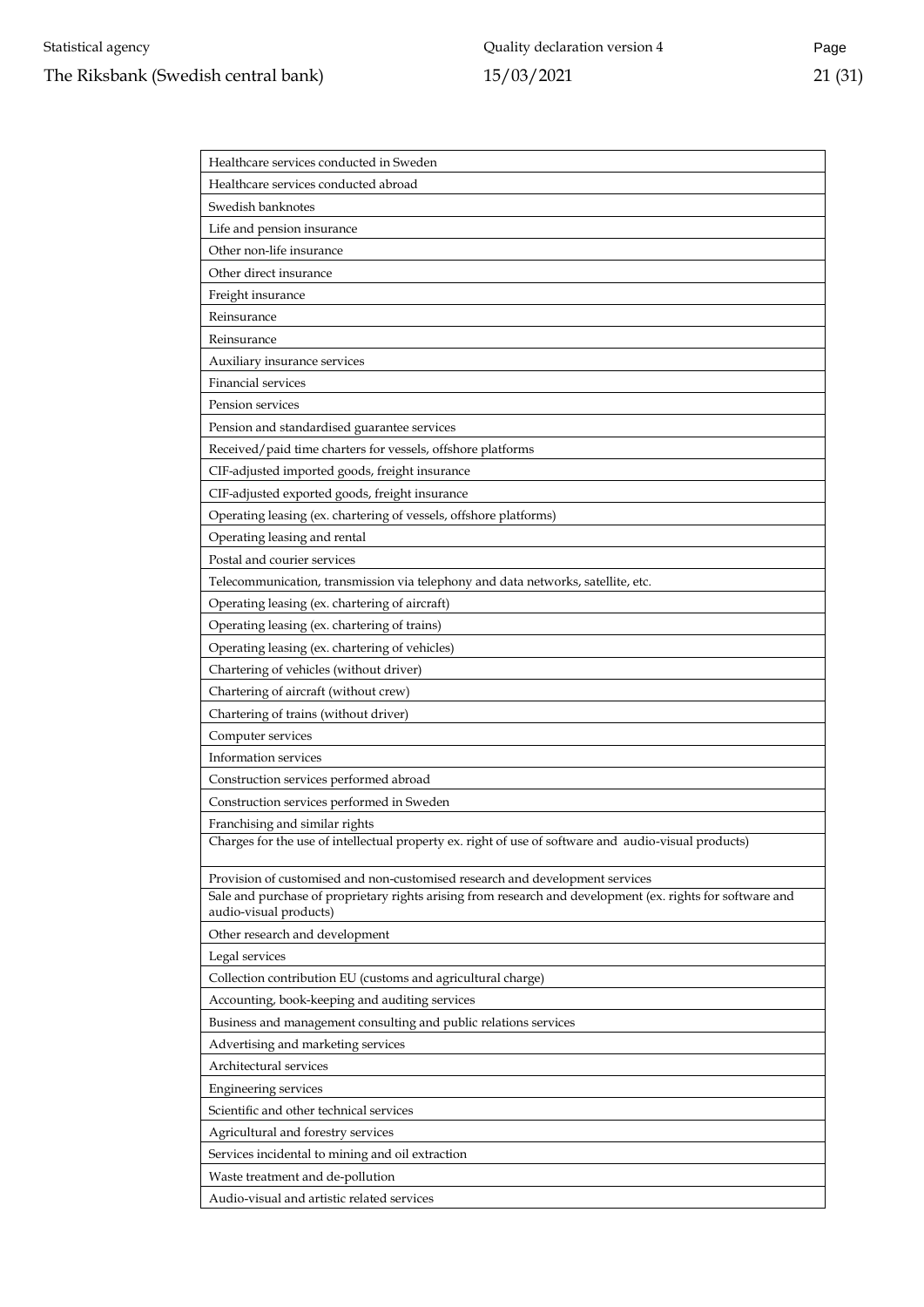| Cultural and recreational services  |
|-------------------------------------|
| Other business services             |
| Other personal services             |
| Military expenses                   |
| Diplomatic representation in Sweden |
| Diplomatic representation abroad    |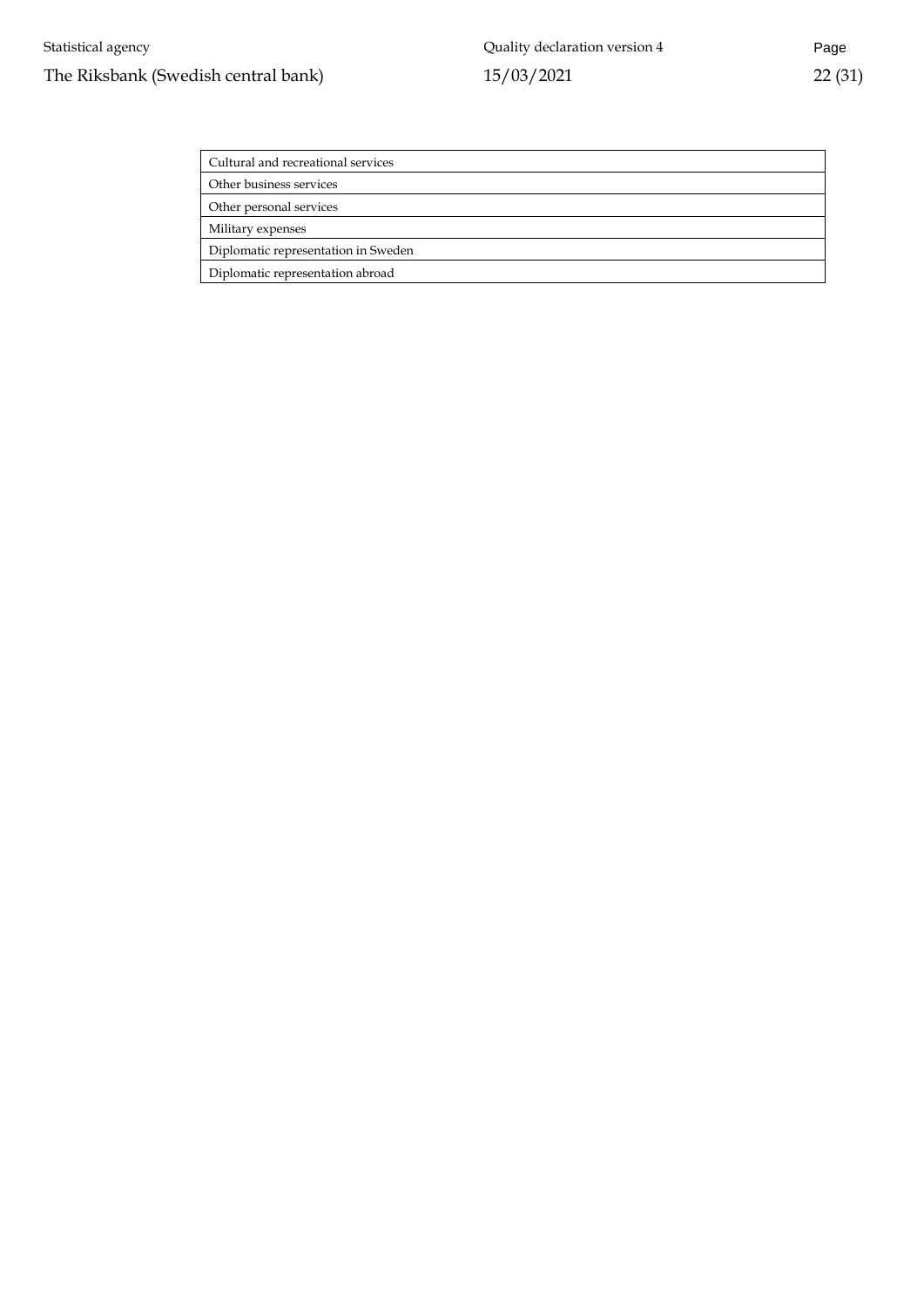# <span id="page-22-0"></span>**Appendix 3.** *Countries*

| Andorra                          | Laos                  |
|----------------------------------|-----------------------|
| <b>United Arab Emirates</b>      | Lebanon               |
| Afghanistan                      | Saint Lucia           |
| Antigua and Barbuda              | Liechtenstein         |
| Anguilla                         | Sri Lanka             |
| Albania                          | Liberia               |
| Armenia                          | Lesotho               |
| Angola                           | Lithuania             |
| Antarctica                       | Luxembourg            |
| Argentina                        | Latvia                |
| American Samoa                   | Libya                 |
| Austria                          | Morocco               |
| Australia                        | Monaco                |
| Aruba                            | Moldavia              |
| Åland                            | Montenegro            |
| Azerbaijan                       | Saint Martin          |
| Bosnia-Herzegovina               | Madagascar            |
| <b>Barbados</b>                  | the Marshall Islands  |
| Bangladesh                       | North Macedonia       |
| Belgium                          | Mali                  |
| <b>Burkina Faso</b>              | Myanmar               |
| <b>Bulgaria</b>                  | Mongolia              |
| <b>Bahrain</b>                   | Macau                 |
| Burundi                          | North Mariana Islands |
| Benin                            | Martinique            |
| Saint Barthélemy                 | Mauritania            |
| Bermuda                          | Montserrat            |
| Brunei Darussalam                | Malta                 |
| <b>Bolivia</b>                   | Mauritius             |
| Bonaire, Sint Eustatius and Saba | the Maldives          |
| Brazil                           | Malawi                |
| Bahamas                          | Mexico                |
| Bhutan                           | Malaysia              |
| Bouvet Island                    | Mozambique            |
| Botswana                         | Namibia               |
| <b>Belarus</b>                   | New Caledonia         |
| <b>Belize</b>                    | Niger                 |
| Canada                           | Norfolk Island        |
| Coconut Island                   | Nigeria               |
| Congo, Democratic Republic       | Nicaragua             |
| Central African Republic         | The Netherlands       |
|                                  |                       |
| Congo                            | Norway                |
| Switzerland                      | Nepal                 |
| Côte d'Ivoire                    | Nauru                 |
| Cook Islands                     | Niue                  |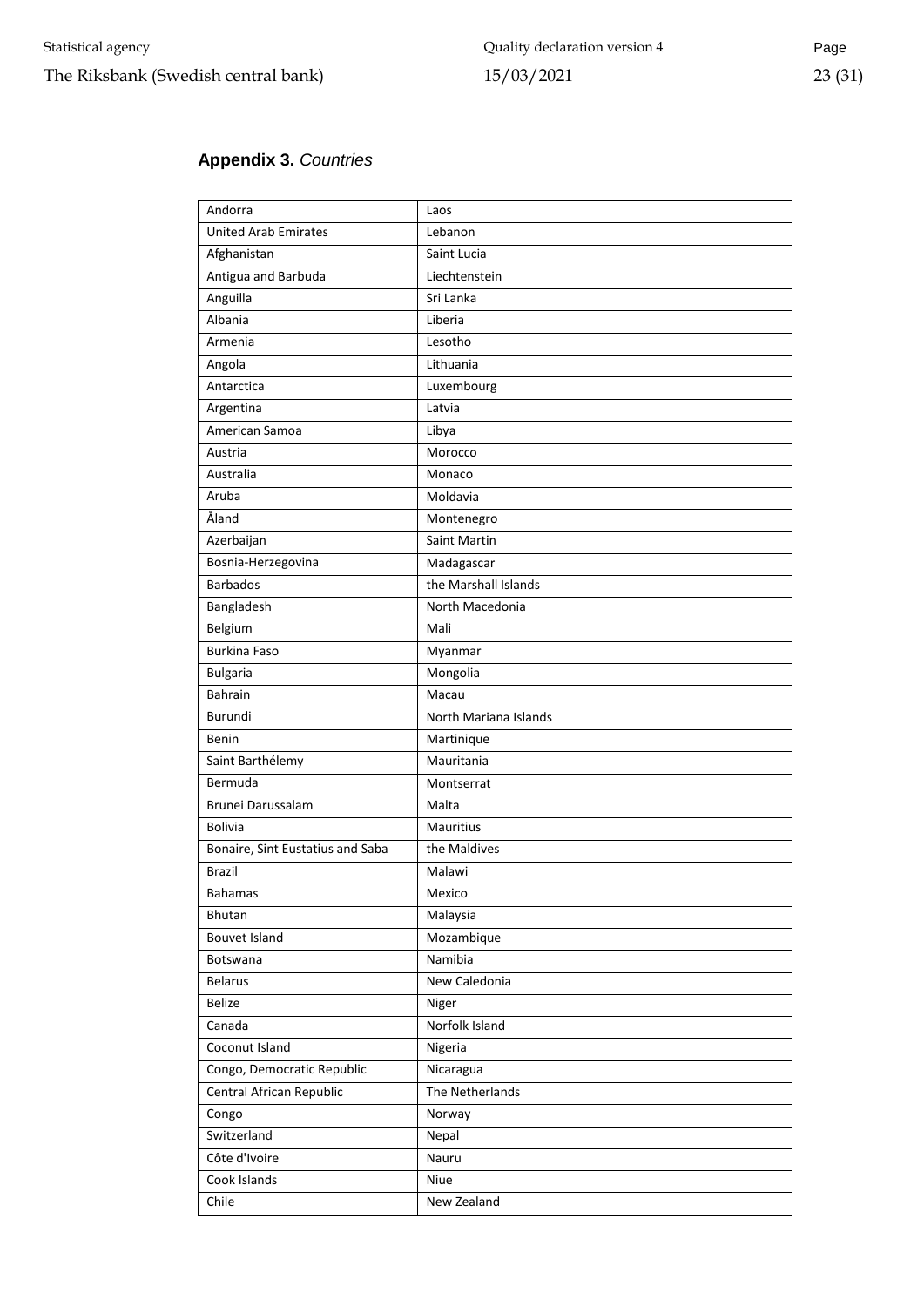| Cameroon                              | Oman                                         |
|---------------------------------------|----------------------------------------------|
| China                                 | Panama                                       |
| Colombia                              | Peru                                         |
| Costa Rica                            | French Polynesia                             |
| Cuba                                  | Papua New Guinea                             |
| Cape Verde                            | the Philippines                              |
| Curaçao                               | Pakistan                                     |
| Christmas Island                      | Poland                                       |
| Cyprus                                | Saint Pierre and Miquelon                    |
| Czech Republic                        | Pitcairn Islands                             |
| Germany                               | <b>Puerto Rico</b>                           |
| Djibouti                              | Palestinian National Authority               |
| Denmark                               | Portugal                                     |
| Dominica                              | Palau                                        |
| Dominican Republic                    | Paraguay                                     |
| Algeria                               | Qatar                                        |
| Ecuador                               | Réunion                                      |
| Estonia                               | Romania                                      |
| Egypt                                 | Serbia                                       |
| Western Sahara                        | Russia                                       |
| Eritrea                               | Rwanda                                       |
| Spain                                 | Saudi Arabia                                 |
| Ethiopia                              | Solomon Islands                              |
| Finland                               | Seychelles                                   |
| Fiji                                  | Sudan                                        |
| <b>Falkland Islands</b>               | Singapore                                    |
| <b>Federated States of Micronesia</b> | Saint Helena, Ascension and Tristan da Cunha |
| Faroe Islands                         | Slovenia                                     |
| France                                | Svalbard and Jan Mayen                       |
| Gabon                                 | Slovakia                                     |
| United Kingdom                        | Sierra Leone                                 |
| Grenada                               | San Marino                                   |
| Georgia                               | Senegal                                      |
| French Guyana                         | Somalia                                      |
| Guernsey                              | Surinam                                      |
| Ghana                                 | Sao Tomé and Principe                        |
| Gibraltar                             | El Salvador                                  |
| Greenland                             | Sint Maarten                                 |
| Gambia                                | Syria                                        |
| Guinea                                | Swaziland                                    |
| Guadeloupe                            | <b>Turks and Caicos Islands</b>              |
| <b>Equatorial Guinea</b>              | Chad                                         |
| Greece                                | French Southern Territories                  |
| South Georgia and the South           | Togo                                         |
| Guatemala                             | Thailand                                     |
| Guam                                  | Tajikistan                                   |
| Guinea-Bissau                         | Tokelau                                      |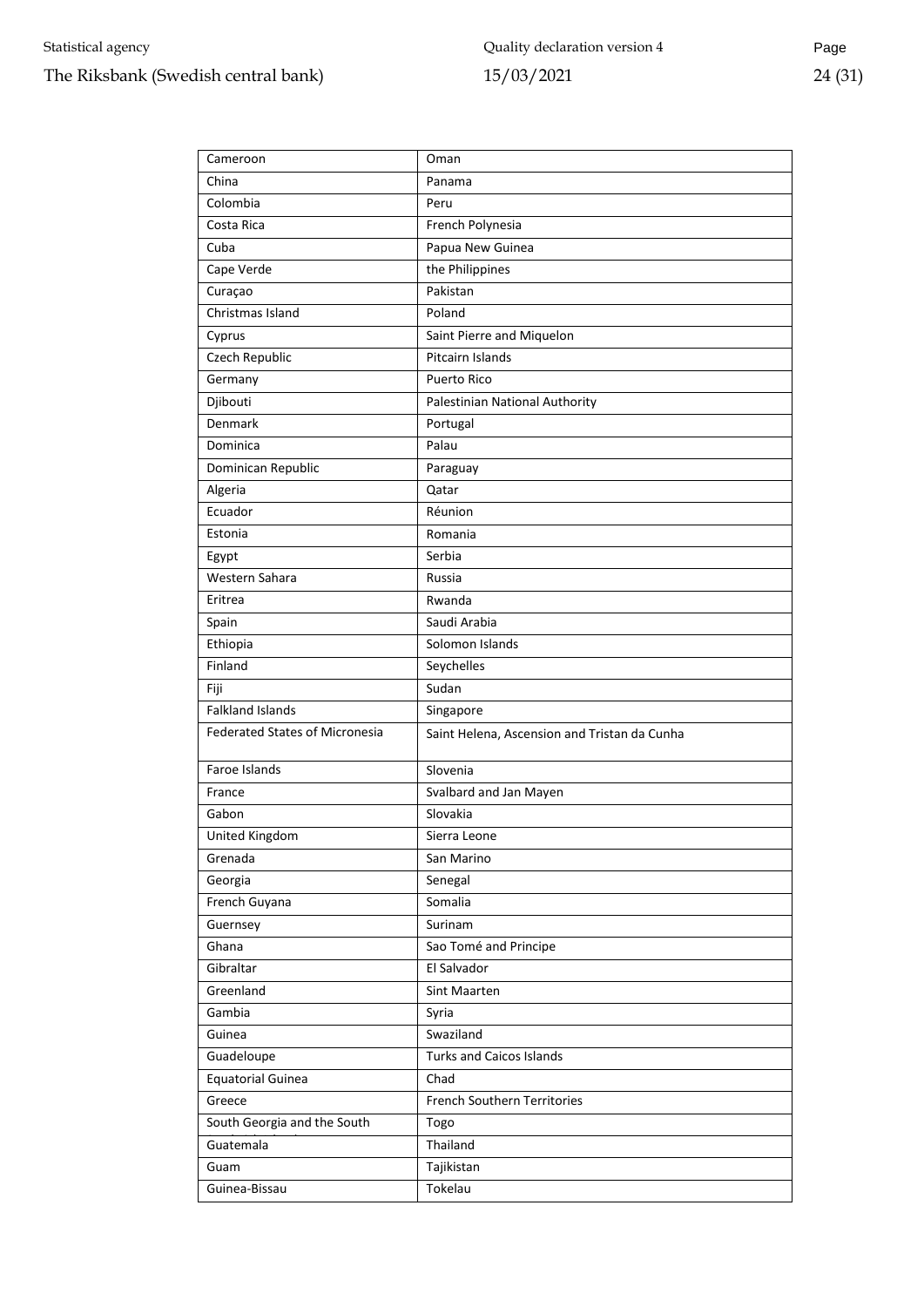| Guyana                                   | <b>East Timor</b>                                                                   |  |
|------------------------------------------|-------------------------------------------------------------------------------------|--|
| Hong Kong                                | Turkmenistan                                                                        |  |
| <b>Heard Island and McDonald Islands</b> | Tunisia                                                                             |  |
| Honduras                                 | Tonga                                                                               |  |
| Croatia                                  | Turkey                                                                              |  |
| Haiti                                    | <b>Trinidad and Tobago</b>                                                          |  |
| Hungary                                  | Tuvalu                                                                              |  |
| Indonesia                                | Taiwan                                                                              |  |
| Ireland                                  | Tanzania                                                                            |  |
| Israel                                   | Ukraine                                                                             |  |
| Isle of Man                              | Uganda                                                                              |  |
| India                                    | Small Oceania and West Indies islands of the United States                          |  |
| <b>British Indian Ocean Territory</b>    | <b>USA</b>                                                                          |  |
| Iraq                                     | Uruguay                                                                             |  |
| Iran                                     | Uzbekistan                                                                          |  |
| Iceland                                  | Vatican City                                                                        |  |
| Italy                                    | Saint Vincent and the Grenadines                                                    |  |
| Jersey                                   | Venezuela                                                                           |  |
| Jamaica                                  | <b>Wallis and Futuna</b>                                                            |  |
| Jordan                                   | British Virgin Islands                                                              |  |
| Japan                                    | The US Virgin Islands                                                               |  |
| Kenya                                    | Vietnam                                                                             |  |
| Kyrgyzstan                               | Samoa                                                                               |  |
| Cambodia                                 | Vanuatu                                                                             |  |
| Kiribati                                 | Ceuta                                                                               |  |
| Union of the Comoros                     | Kosovo (according to the definition in UN Security Council<br>Resolution 1244/1999) |  |
| Saint Kitts and Nevis                    | Yemen                                                                               |  |
| North Korea                              | Mayotte                                                                             |  |
| South Korea                              | South Africa                                                                        |  |
| Kuwait                                   | Zambia                                                                              |  |
| Cayman Islands                           | Zimbabwe                                                                            |  |
| Kazakhstan                               |                                                                                     |  |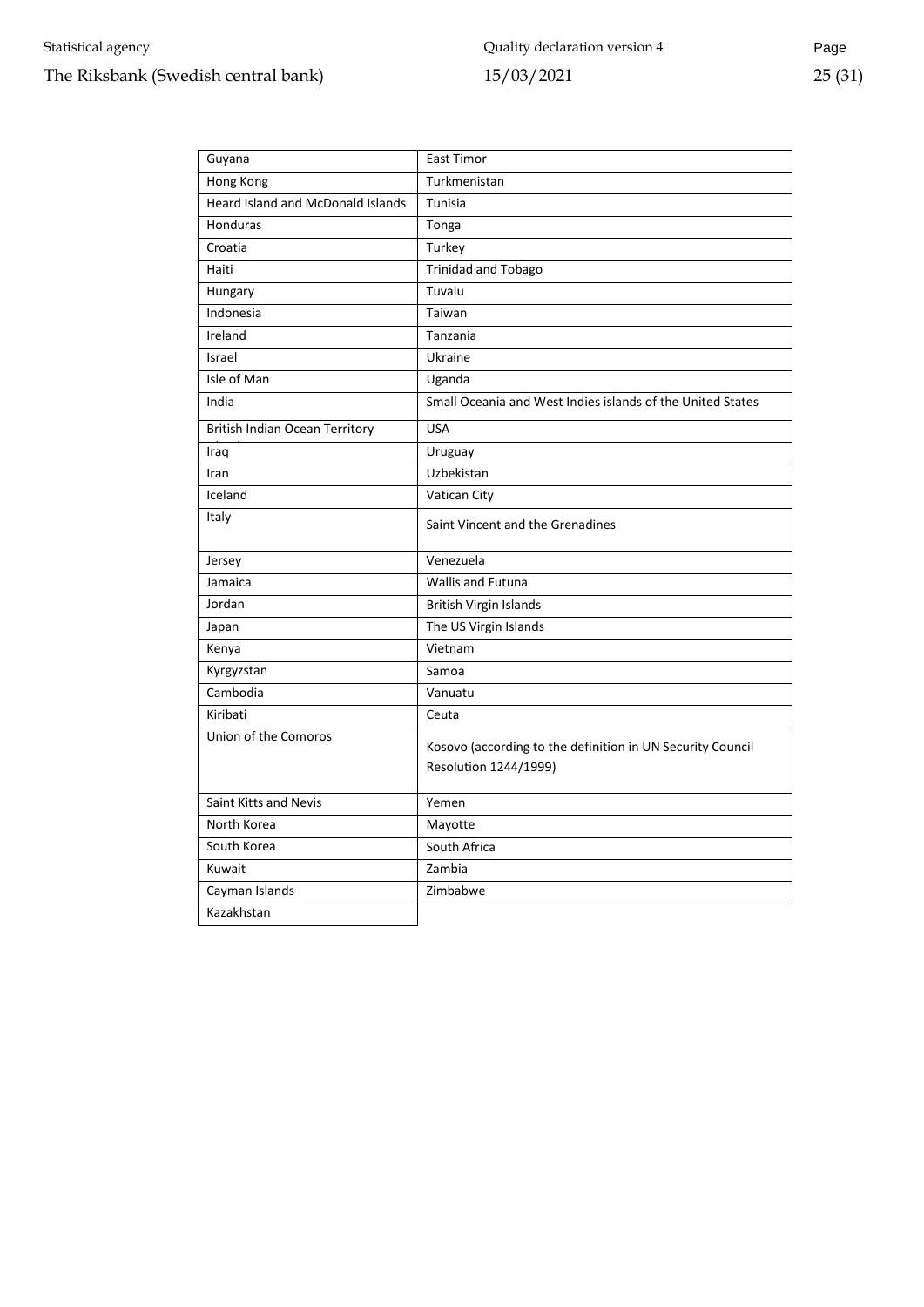| Austria (EU 27)                 | Switzerland (Rest of Europe)       |  |
|---------------------------------|------------------------------------|--|
|                                 |                                    |  |
| Belgium (EU 27)                 | Norway (Rest of Europe)            |  |
| Germany (EU 27)                 | Russia (Rest of Europe)            |  |
| Denmark (EU 27)                 | Canada (North and Central America) |  |
| Spain (EU 27)                   | USA (North and Central America)    |  |
| Finland (EU 27)                 | China (Asia)                       |  |
| France (EU 27)                  | Hong Kong (Asia)                   |  |
| Ireland (EU 27)                 | India (Asia)                       |  |
| Italy (EU 27)                   | Japan (Asia)                       |  |
| Luxembourg (EU 27)              | South Korea (Asia)                 |  |
| The Netherlands (EU 27)         | Thailand (Asia)                    |  |
| Poland (EU 27)                  | EU27                               |  |
| United Kingdom (Rest of Europe) | Extra (EU 27)                      |  |

#### <span id="page-25-0"></span>**Appendix 4.** *Reported countries and groups of countries*

<span id="page-25-1"></span>**Appendix 5.** *Description of sample uncertainty in the estimates by service type in terms of the relative standard deviation, defined as Standard deviation/Point estimate. Reference period: Q1 2020. Revised 2020-12-07.*

| Service type                                                 | <b>Relative</b><br><b>Standard deviation,</b><br><b>Export</b> | <b>Relative</b><br><b>Standard deviation,</b><br><b>Imports</b> |
|--------------------------------------------------------------|----------------------------------------------------------------|-----------------------------------------------------------------|
| 1. Manufacturing services                                    | 0,12                                                           | 0,05                                                            |
| 2. Maintenance and repair services                           | 0,08                                                           | 0,06                                                            |
| 3. Transport                                                 | 0,03                                                           | 0,02                                                            |
| 3.1 Sea transport services                                   | 0,07                                                           | 0,03                                                            |
| 3.2 Air transport services                                   | 0,04                                                           | 0,03                                                            |
| 3.3 Rail transport services                                  | 0,07                                                           | 0,04                                                            |
| 3.4 Road transport services                                  | 0,05                                                           | 0,03                                                            |
| 3.5 Postal and courier services                              | 0,00                                                           | 0,00                                                            |
| 3.6 Other modes of transport services                        | 0,04                                                           | 0,01                                                            |
| 4. Travel <sup>2</sup>                                       | 0,00                                                           | 0,00                                                            |
| 5. Construction services                                     | 0,25                                                           | 0,11                                                            |
| 6. Insurance and pension services                            | 0,05                                                           | 0,02                                                            |
| 7.1 Financial services exkl. FISIM                           | 0,08                                                           | 0,07                                                            |
| 8. Charges for the use of intellectual property              | 0,02                                                           | 0,01                                                            |
| 9. Telecommunications, computer, and information<br>services | 0,04                                                           | 0,35                                                            |
| 9.1 Telecommunication services                               | 0,09                                                           | 0,11                                                            |

<sup>2</sup> The standard deviations, associated with the service type *Travel,* are not calculated due to the complexity of this service type, which involves submitted data, administrative data and specially calculated quotas.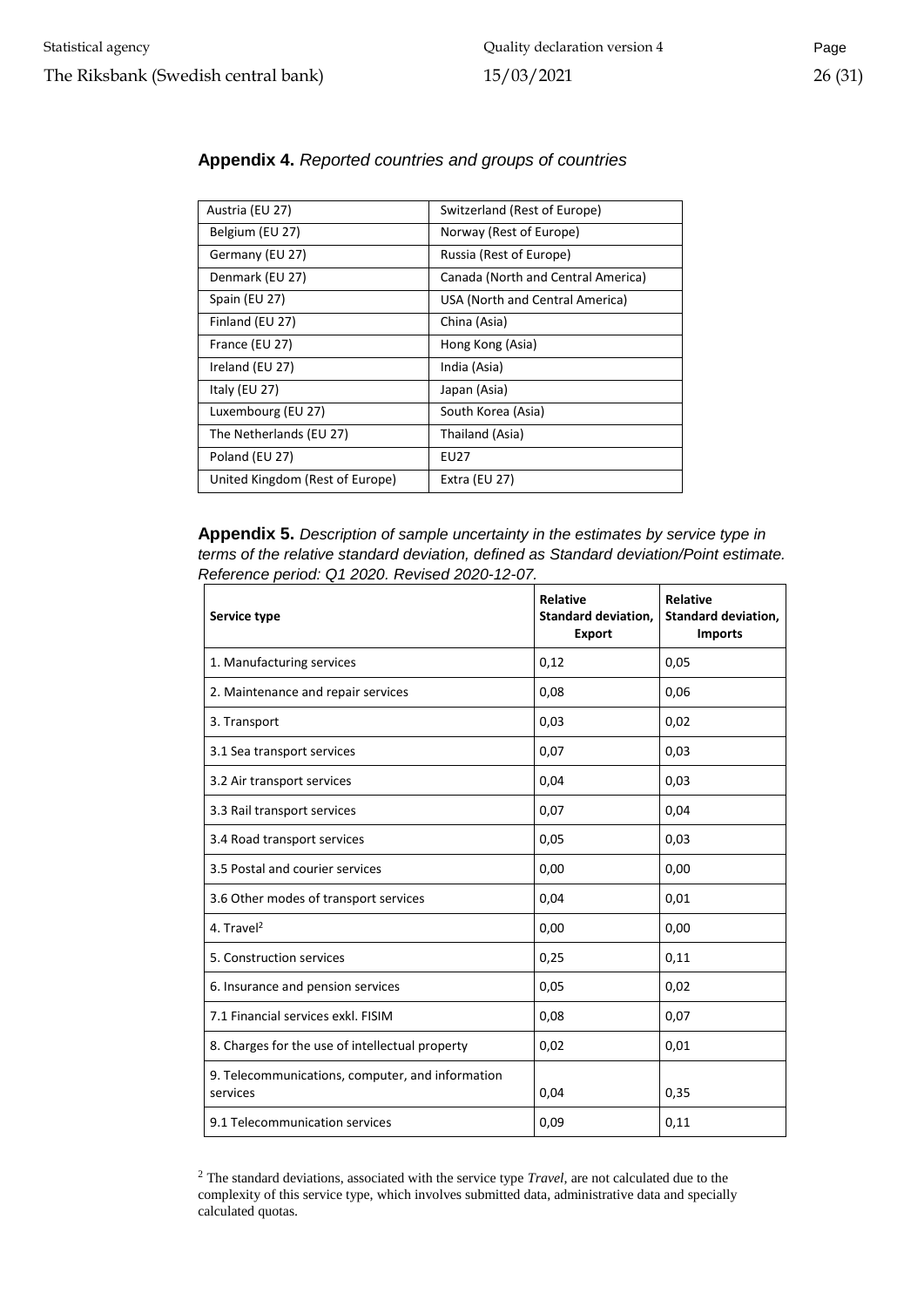| 9.2 Computer services                                                     | 0,04 | 0,41 |
|---------------------------------------------------------------------------|------|------|
| 9.3 Information services                                                  | 0,31 | 0,08 |
| 10. Other business services                                               | 0,15 | 0,20 |
| 10.1 Research and development services                                    | 0,05 | 0,03 |
| 10.2 Professional and management consulting services                      | 0,06 | 0,24 |
| 10.2.1 Legal services                                                     | 0,13 | 0,14 |
| 10.2.2 Accounting, book-keeping and auditing services                     | 0,10 | 0,75 |
| 10.2.3 Management and PR                                                  | 0,07 | 0,15 |
| 10.3 Marketing services                                                   | 0,13 | 0,10 |
| 10.4 Technical, trade-related and other business<br>services              | 0,35 | 0,43 |
| 10.4. 1 Architectural, engineering and scientific services                | 0,05 | 0,08 |
| 10.4.2 Agricultural, mining and waste treatment/de-<br>pollution services | 0,18 | 0,09 |
| 10.4.3 Other services                                                     | 0,43 | 0,47 |
| 11. Personal cultural and recreational services                           | 0,09 | 0,11 |
| 12. Government goods and services                                         | 0,00 | 0,00 |

<span id="page-26-0"></span>**Appendix 6.** *Description of sample uncertainty in the estimates by service type in terms of the relative standard deviation, defined as Standard deviation/Point estimate. Reference period: Q2 2020. Revised 2020-12-07.*

| Service type                          | Relative<br><b>Standard</b><br>deviation,<br><b>Export</b> | <b>Relative</b><br><b>Standard</b><br>deviation,<br><b>Imports</b> |
|---------------------------------------|------------------------------------------------------------|--------------------------------------------------------------------|
| 1. Manufacturing services             | 0,06                                                       | 0,04                                                               |
| 2. Maintenance and repair services    | 0,10                                                       | 0,05                                                               |
| 3. Transport                          | 0,04                                                       | 0,02                                                               |
| 3.1 Sea transport services            | 0,08                                                       | 0,03                                                               |
| 3.2 Air transport services            | 0,02                                                       | 0,09                                                               |
| 3.3 Rail transport services           | 0,07                                                       | 0,06                                                               |
| 3.4 Road transport services           | 0,06                                                       | 0,04                                                               |
| 3.5 Postal and courier services       | 0,00                                                       | 0,01                                                               |
| 3.6 Other modes of transport services | 0,03                                                       | 0,00                                                               |
| 4. Travel <sup>3</sup>                | 0,00                                                       | 0,00                                                               |
| 5. Construction services              | 0,15                                                       | 0,14                                                               |

<sup>3</sup> The standard deviations, associated with the service type *Travel,* are not calculated due to the complexity of this service type, which involves submitted data, administrative data and specially calculated quotas.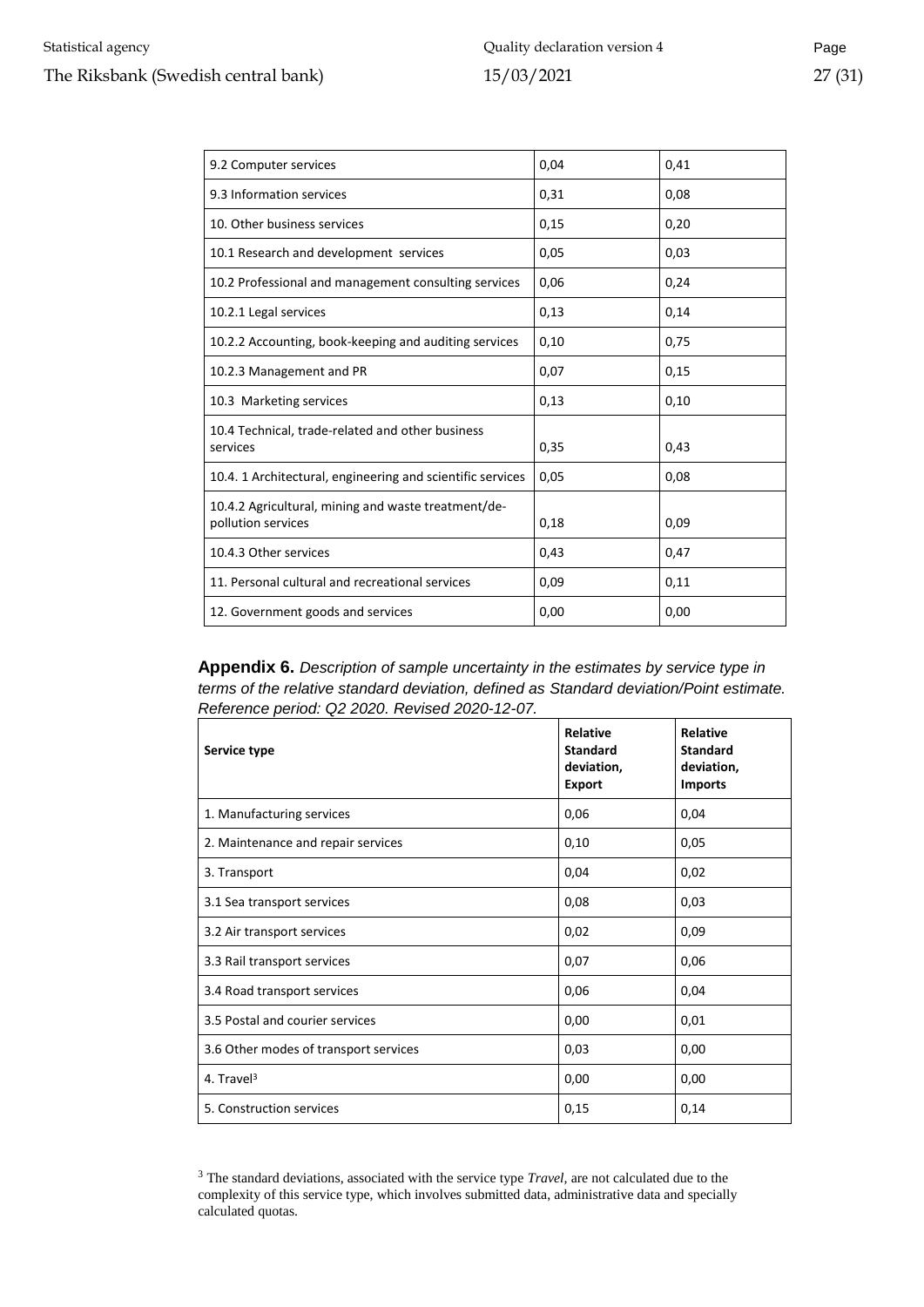| 6. Insurance and pension services                                        | 0,02 | 0,02 |
|--------------------------------------------------------------------------|------|------|
| 7.1 Financial services exkl. FISIM                                       | 0,06 | 0,09 |
| 8. Charges for the use of intellectual property                          | 0,02 | 0,01 |
| 9. Telecommunications, computer, and information services                | 0,03 | 0,02 |
| 9.1 Telecommunication services                                           | 0,15 | 0,05 |
| 9.2 Computer services                                                    | 0,02 | 0,03 |
| 9.3 Information services                                                 | 0,31 | 0,10 |
| 10. Other business services                                              | 0,03 | 0,02 |
| 10.1 Research and development services                                   | 0,07 | 0,04 |
| 10.2 Professional and management consulting services                     | 0,06 | 0,03 |
| 10.2.1 Legal services                                                    | 0,13 | 0,12 |
| 10.2.2 Accounting, book-keeping and auditing services                    | 0,08 | 0,08 |
| 10.2.3 Management and PR                                                 | 0,07 | 0,03 |
| 10.3 Marketing services                                                  | 0,07 | 0,05 |
| 10.4 Technical, trade-related and other business services                | 0,06 | 0,04 |
| 10.4. 1 Architectural, engineering and scientific services               | 0,05 | 0,08 |
| 10.4.2 Agricultural, mining and waste treatment/de-pollution<br>services | 0,16 | 0,07 |
| 10.4.3 Other services                                                    | 0,10 | 0,04 |
| 11. Personal cultural and recreational services                          | 0,03 | 0,09 |
| 12. Government goods and services                                        | 0,00 | 0,00 |

<span id="page-27-0"></span>**Appendix 7.** *Description of sample uncertainty in the estimates by service type in terms of the relative standard deviation, defined as Standard deviation/Point estimate. Reference period: Q3 2020.*

| Service type                          | <b>Relative</b><br><b>Standard</b><br>deviation,<br><b>Export</b> | Relative<br><b>Standard</b><br>deviation,<br><b>Imports</b> |
|---------------------------------------|-------------------------------------------------------------------|-------------------------------------------------------------|
| 1. Manufacturing services             | 0,04                                                              | 0,02                                                        |
| 2. Maintenance and repair services    | 0,08                                                              | 0,04                                                        |
| 3. Transport                          | 0,03                                                              | 0,02                                                        |
| 3.1 Sea transport services            | 0,06                                                              | 0,03                                                        |
| 3.2 Air transport services            | 0,03                                                              | 0,04                                                        |
| 3.3 Rail transport services           | 0,07                                                              | 0,04                                                        |
| 3.4 Road transport services           | 0,05                                                              | 0,04                                                        |
| 3.5 Postal and courier services       | 0,00                                                              | 0,00                                                        |
| 3.6 Other modes of transport services | 0,03                                                              | 0,00                                                        |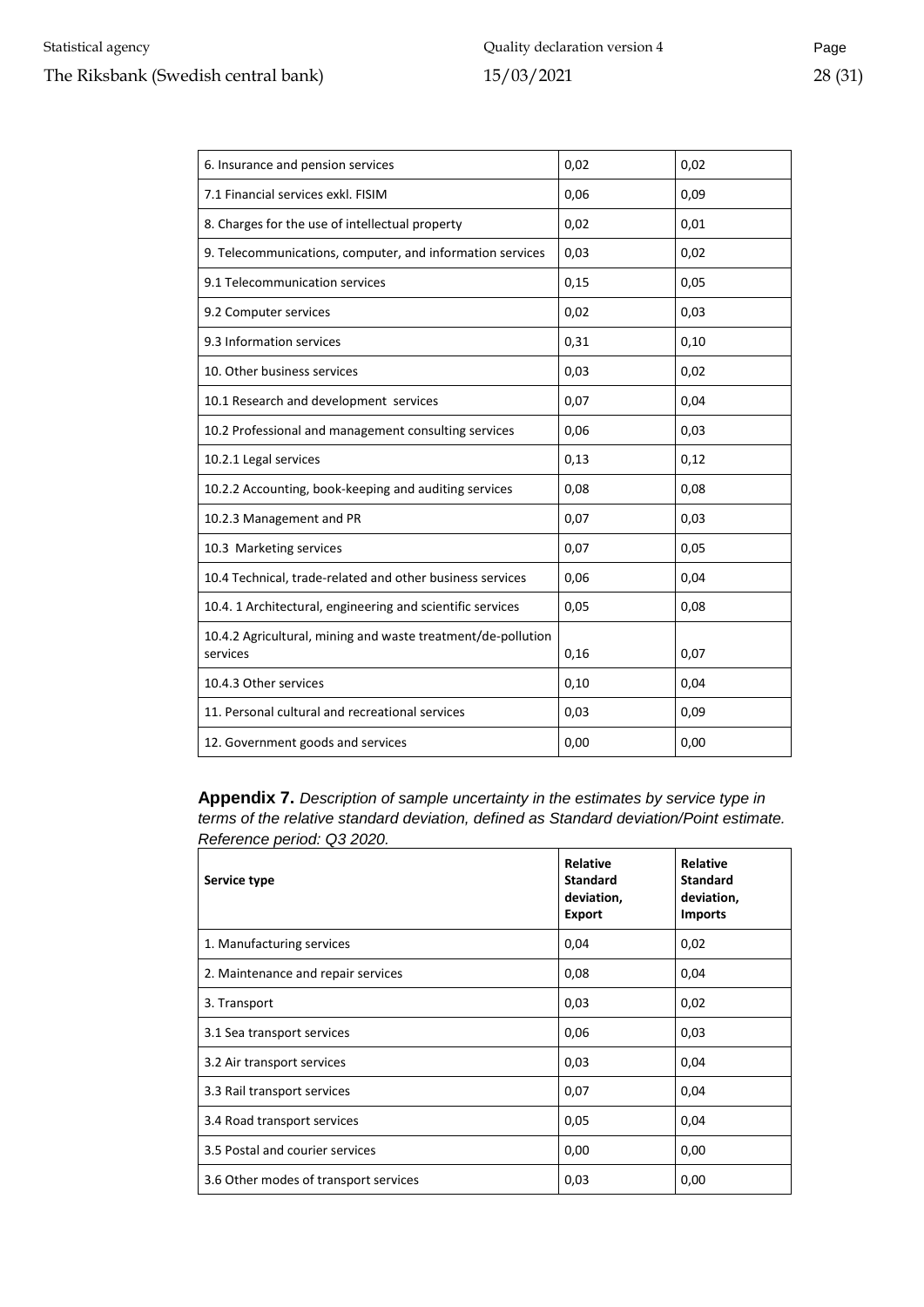| 4. Travel <sup>4</sup>                                                   | 0,00 | 0,00 |
|--------------------------------------------------------------------------|------|------|
| 5. Construction services                                                 | 0,12 | 0,09 |
| 6. Insurance and pension services                                        | 0,03 | 0,03 |
| 7.1 Financial services exkl. FISIM                                       | 0,09 | 0,11 |
| 8. Charges for the use of intellectual property                          | 0,02 | 0,01 |
| 9. Telecommunications, computer, and information services                | 0,03 | 0,04 |
| 9.1 Telecommunication services                                           | 0,07 | 0,04 |
| 9.2 Computer services                                                    | 0,04 | 0,05 |
| 9.3 Information services                                                 | 0,32 | 0,13 |
| 10. Other business services                                              | 0,04 | 0,04 |
| 10.1 Research and development services                                   | 0,07 | 0,04 |
| 10.2 Professional and management consulting services                     | 0,04 | 0,03 |
| 10.2.1 Legal services                                                    | 0,15 | 0,10 |
| 10.2.2 Accounting, book-keeping and auditing services                    | 0,06 | 0,07 |
| 10.2.3 Management and PR                                                 | 0,06 | 0,04 |
| 10.3 Marketing services                                                  | 0,12 | 0,06 |
| 10.4 Technical, trade-related and other business services                | 0,08 | 0,10 |
| 10.4. 1 Architectural, engineering and scientific services               | 0,06 | 0,06 |
| 10.4.2 Agricultural, mining and waste treatment/de-pollution<br>services | 0,20 | 0,26 |
| 10.4.3 Other services                                                    | 0,12 | 0,12 |
| 11. Personal cultural and recreational services                          | 0,03 | 0,11 |
| 12. Government goods and services                                        | 0,00 | 0,00 |

<span id="page-28-0"></span>**Appendix 8.** *Description of sample uncertainty in the estimates by service type in terms of the relative standard deviation, defined as Standard deviation/Point estimate. Reference period: Q4 2020.*

| Service type                       | Relative<br><b>Standard</b><br>deviation,<br><b>Export</b> | Relative<br><b>Standard</b><br>deviation,<br><b>Imports</b> |
|------------------------------------|------------------------------------------------------------|-------------------------------------------------------------|
| 1. Manufacturing services          | 0,05                                                       | 0,03                                                        |
| 2. Maintenance and repair services | 0,07                                                       | 0,05                                                        |
| 3. Transport                       | 0,03                                                       | 0,03                                                        |
| 3.1 Sea transport services         | 0,07                                                       | 0,06                                                        |
| 3.2 Air transport services         | 0,06                                                       | 0,03                                                        |

<sup>4</sup> The standard deviations, associated with the service type *Travel,* are not calculated due to the complexity of this service type, which involves submitted data, administrative data and specially calculated quotas.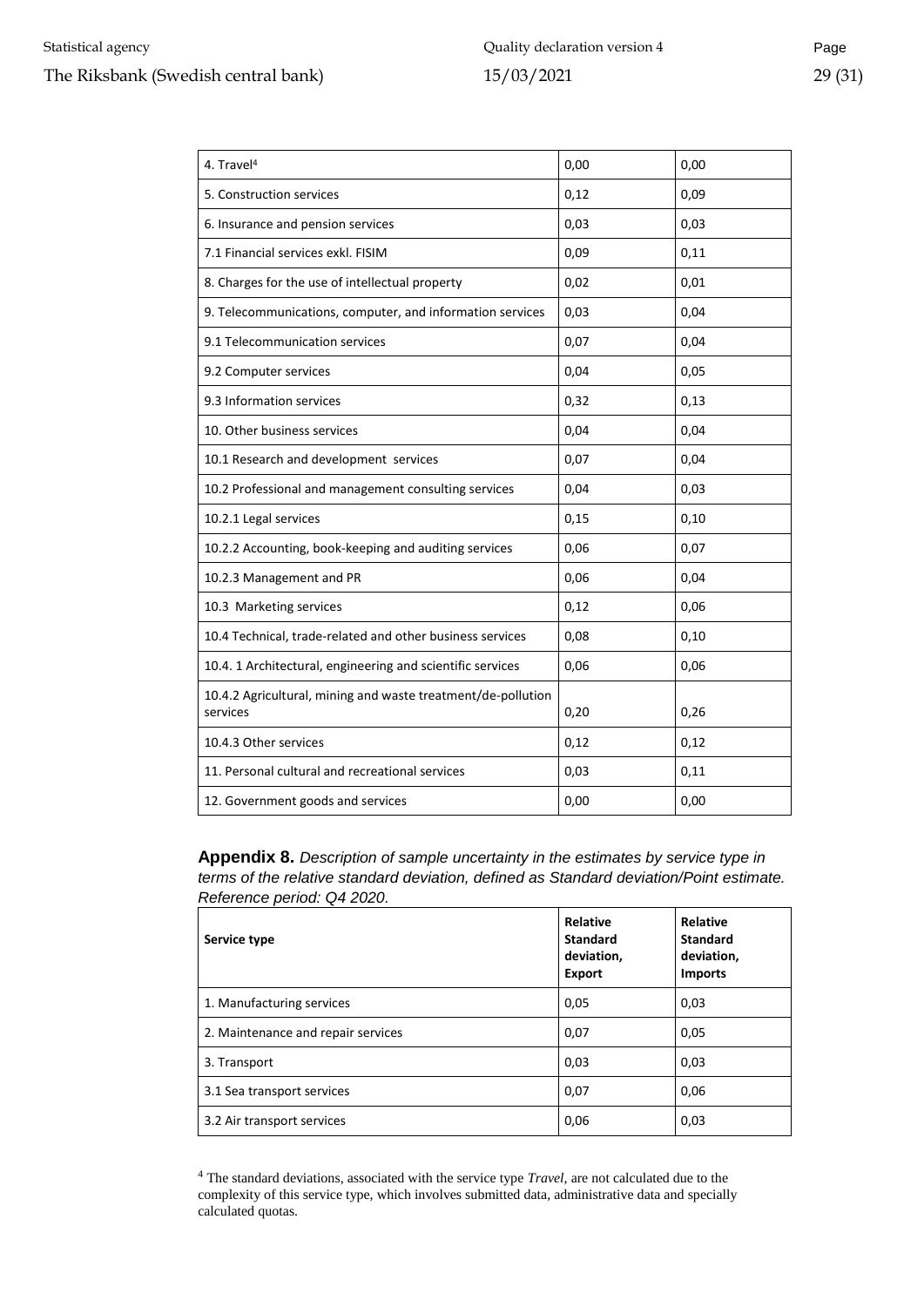| 3.3 Rail transport services                                              | 0,09 | 0,08 |
|--------------------------------------------------------------------------|------|------|
| 3.4 Road transport services                                              | 0,06 | 0,04 |
| 3.5 Postal and courier services                                          | 0,00 | 0,01 |
| 3.6 Other modes of transport services                                    | 0,03 | 0,00 |
| 4. Travel                                                                | 0,01 | 0,00 |
| 5. Construction services                                                 | 0,13 | 0,07 |
| 6. Insurance and pension services                                        | 0,04 | 0,03 |
| 7.1 Financial services exkl. FISIM                                       | 0,07 | 0,10 |
| 8. Charges for the use of intellectual property                          | 0,02 | 0,04 |
| 9. Telecommunications, computer, and information services                | 0,03 | 0,06 |
| 9.1 Telecommunication services                                           | 0,05 | 0,05 |
| 9.2 Computer services                                                    | 0,04 | 0,07 |
| 9.3 Information services                                                 | 0,32 | 0,16 |
| 10. Other business services                                              | 0,04 | 0,03 |
| 10.1 Research and development services                                   | 0,06 | 0,03 |
| 10.2 Professional and management consulting services                     | 0,04 | 0,06 |
| 10.2.1 Legal services                                                    | 0,18 | 0,09 |
| 10.2.2 Accounting, book-keeping and auditing services                    | 0,15 | 0,06 |
| 10.2.3 Management and PR                                                 | 0,05 | 0,06 |
| 10.3 Marketing services                                                  | 0,07 | 0,06 |
| 10.4 Technical, trade-related and other business services                | 0,11 | 0,07 |
| 10.4. 1 Architectural, engineering and scientific services               | 0,06 | 0,06 |
| 10.4.2 Agricultural, mining and waste treatment/de-pollution<br>services | 0,22 | 0,30 |
| 10.4.3 Other services                                                    | 0,16 | 0,08 |
| 11. Personal cultural and recreational services                          | 0,05 | 0,16 |
| 12. Government goods and services                                        | 0,00 | 0,00 |

<span id="page-29-0"></span>**Appendix 9.** *Description of sample uncertainty in the annual estimates by service type in terms of the relative standard deviation, defined as Standard deviation/Point estimate. Reference period: the whole reference year 2020.*

| Service type                       | <b>Relative</b><br><b>Standard</b><br>deviation,<br><b>Export</b> | Relative<br><b>Standard</b><br>deviation,<br><b>Imports</b> |
|------------------------------------|-------------------------------------------------------------------|-------------------------------------------------------------|
| 1. Manufacturing services          | 0,04                                                              | 0,02                                                        |
| 2. Maintenance and repair services | 0,04                                                              | 0,03                                                        |
| 3. Transport                       | 0,02                                                              | 0,01                                                        |